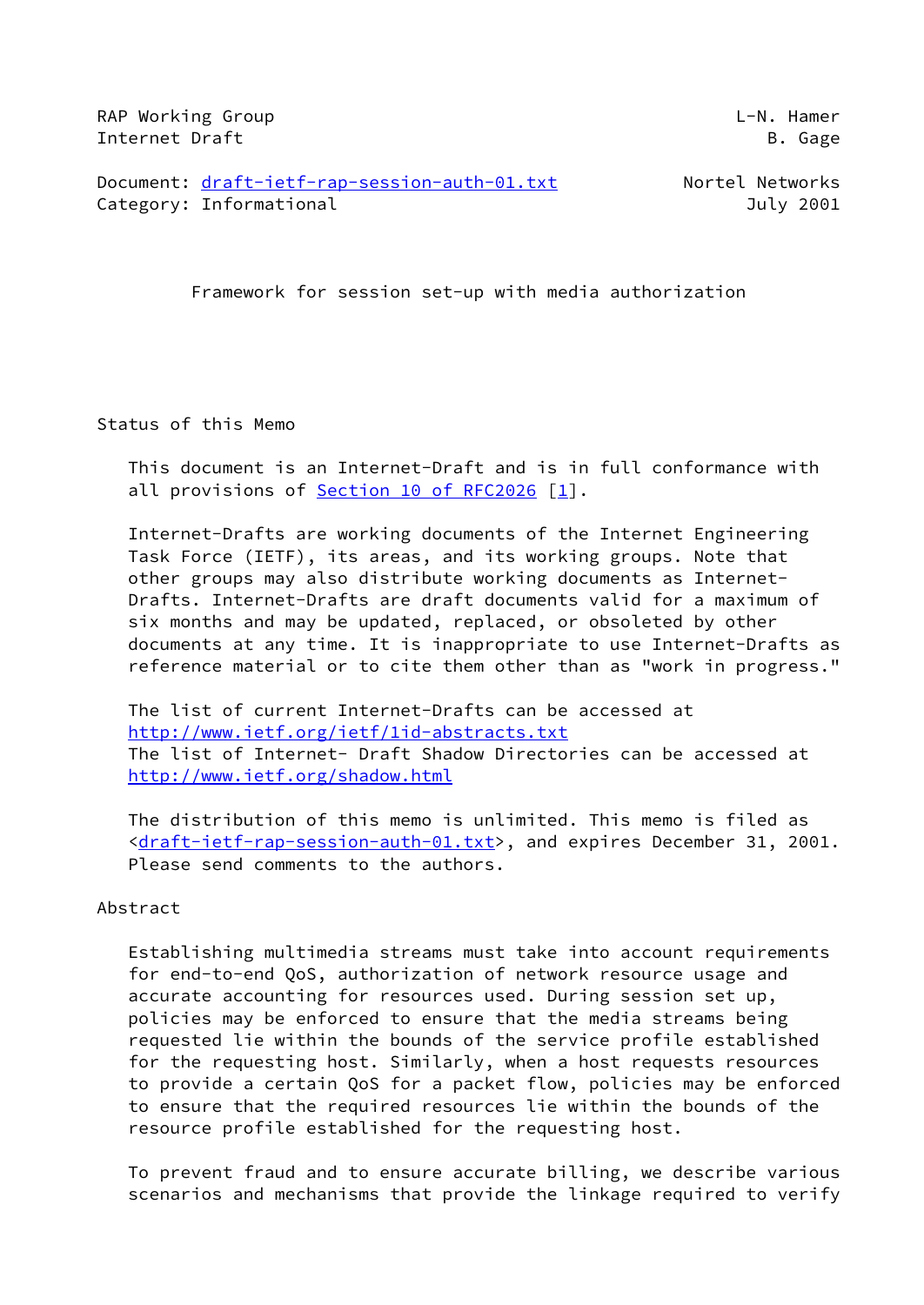that the resources being used to provide a requested QoS are in-line with the media streams requested (and authorized) for the session.

Hamer, Gage **Expires December 2001** [Page 1]

<span id="page-1-0"></span>Internet Draft **Internet Draft** Australian Australian Australian Australian Australian Australian Australian Australian Australian Australian Australian Australian Australian Australian Australian Australian Australian Aus Framework for session set-up with media authorization

#### Contents

| 2. Conventions used in this document4                                                     |  |
|-------------------------------------------------------------------------------------------|--|
|                                                                                           |  |
|                                                                                           |  |
| 4.1                                                                                       |  |
| 4.2                                                                                       |  |
| 4.3                                                                                       |  |
| 5. The Associated Model < <using one="" policy="" server="">&gt;10</using>                |  |
| Associated Model Message Flows < <using one="" policy="" server="">&gt;11<br/>5.1</using> |  |
| Associated Model Authorization Token < <using one="" ps="">&gt;12<br/>5.2</using>         |  |
| 5.3<br>Associated Model Protocol Impacts < <using one="" ps="">&gt;12</using>             |  |
| Associated Model Network Impacts < <using one="" ps="">&gt;13<br/>5.4</using>             |  |
| 6. The Associated Model < <using policy="" servers="" two="">&gt;14</using>               |  |
| Associated Model Message Flows < <using ps="" two="">&gt;15<br/>6.1</using>               |  |
| Associated Model Authorization Token < <using ps="" two="">&gt;16<br/>6.2</using>         |  |
| Associated Model Protocol Impacts < <using ps="" two="">&gt;17<br/>6.3</using>            |  |
|                                                                                           |  |
| Non-Associated Model Call Flow18<br>7.1                                                   |  |
| Non-Associated Model Authorization Token20<br>7.2                                         |  |
| Non-Associated Model Protocol Impacts20<br>7.3                                            |  |
|                                                                                           |  |
|                                                                                           |  |
|                                                                                           |  |
|                                                                                           |  |
|                                                                                           |  |
|                                                                                           |  |
|                                                                                           |  |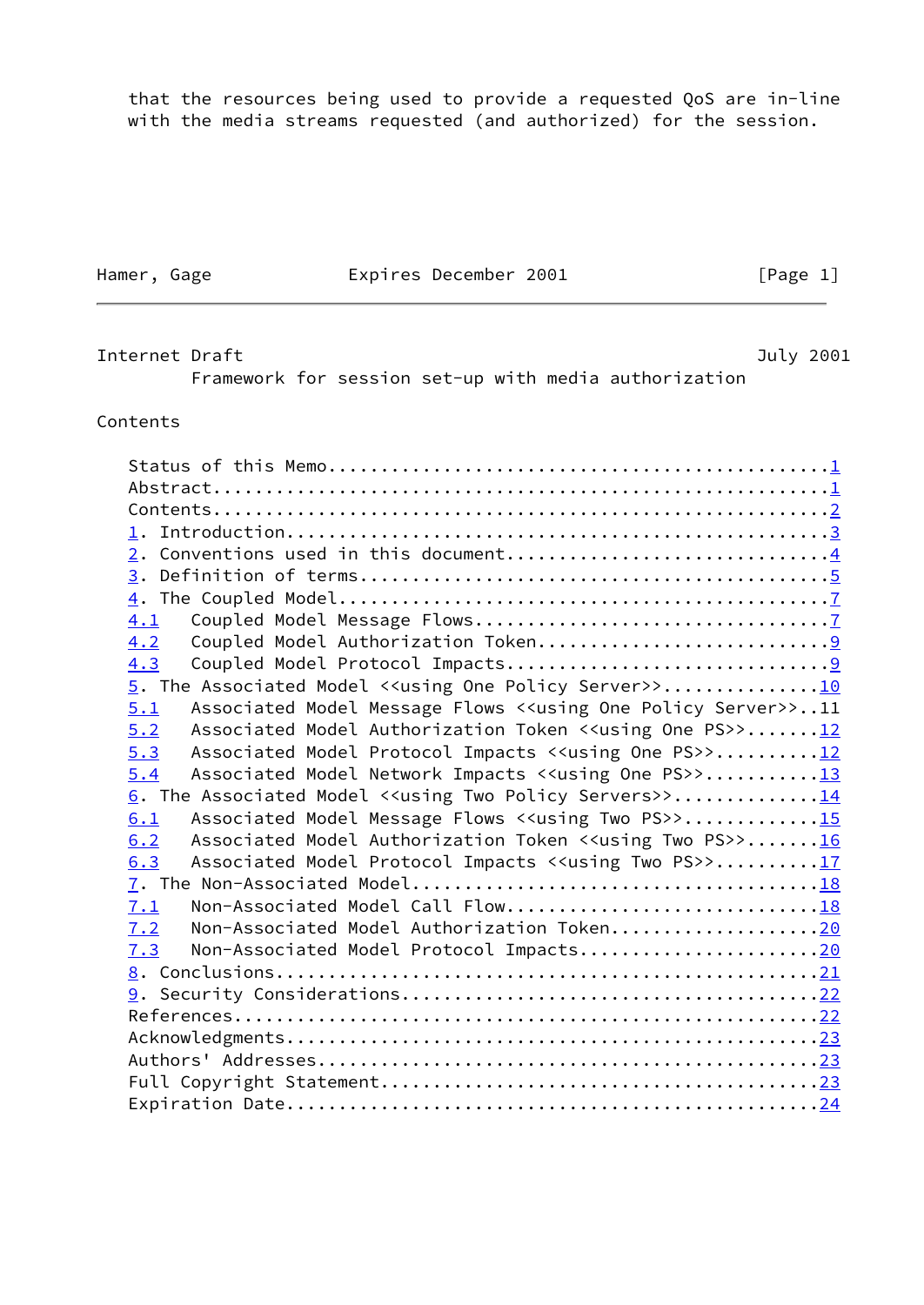Hamer, Gage **Expires December 2001** [Page 2]

<span id="page-2-1"></span>Internet Draft **Internet Draft** And The Contract of the United States of the United States of the United States of the United States of the United States of the United States of the United States of the United States of th Framework for session set-up with media authorization

<span id="page-2-0"></span>[1](#page-2-0). Introduction

 Establishing multimedia streams must take into account requirements for end-to-end QoS, authorization of network resource usage and accurate accounting for resources used. During session set up, policies may be enforced to ensure that the media streams being requested lie within the bounds of the service profile established for the requesting host. Similarly, when a host requests resources to provide a certain QoS for a packet flow, policies may be enforced to ensure that the required resources lie within the bounds of the resource profile established for the requesting host.

Reference [[5\]](#page-25-3) defines a mechanism through which end hosts can use a session control protocol (e.g. SIP  $[10]$  $[10]$ ) to indicate that QoS requirements must be met in order to successfully set up a session. However, a separate protocol (e.g. RSVP  $[11]$ ) is used to request the resources required to meet the end-to-end QoS of the media stream. To prevent fraud and to ensure accurate billing, some linkage is required to verify that the resources being used to provide the requested QoS are in-line with the media streams requested (and authorized) for the session.

 This document describes such a linkage through use of a "token" that provides capabilities similar to that of a gate in  $[8]$  $[8]$  and of a ticket in the push model of  $[2]$  $[2]$ . The token is generated by a policy server (or a session manager) and is transparently relayed through the end host to the edge router where it is used as part of the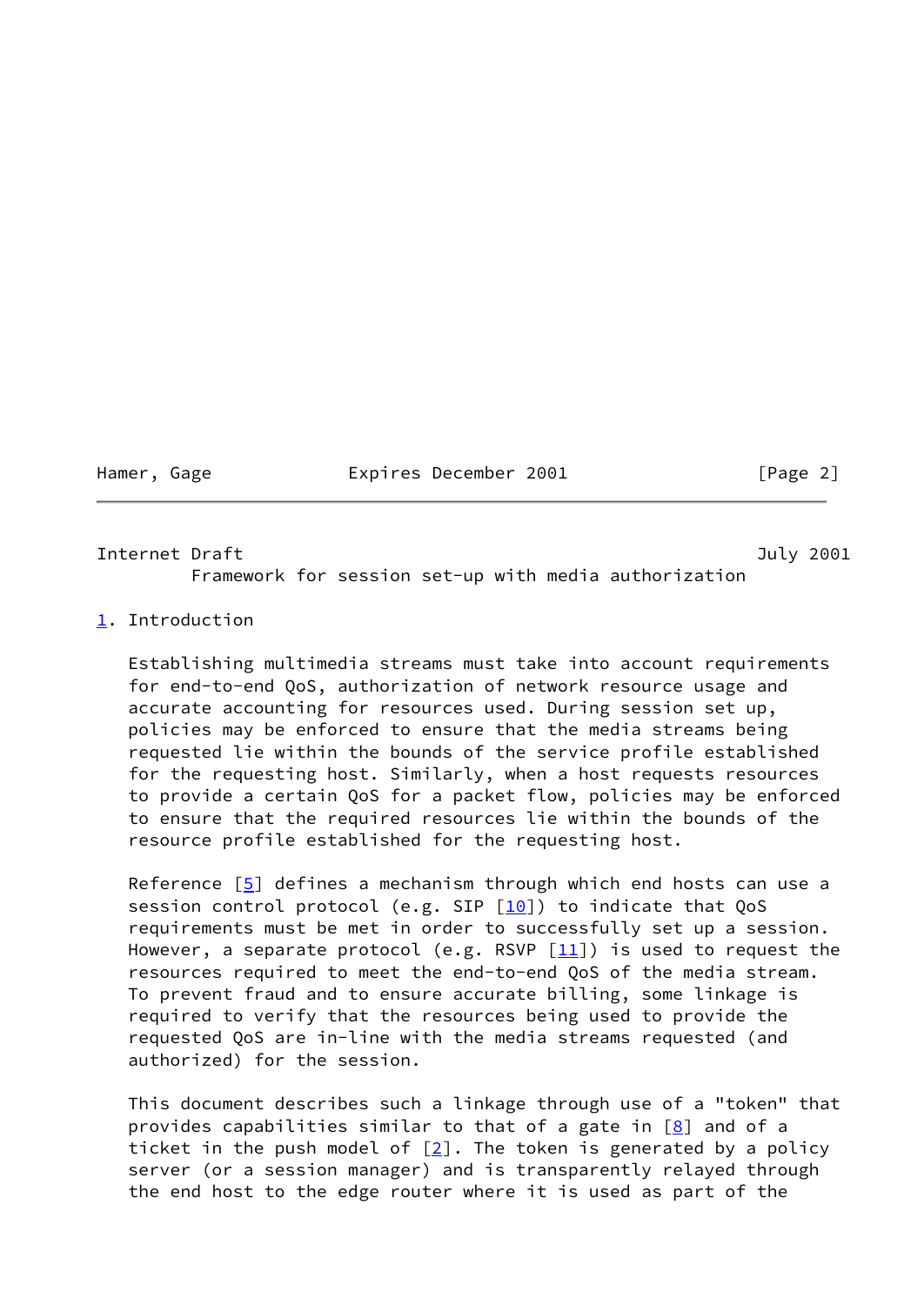policy-controlled flow admission process.

 In some environments, authorization of media streams can exploit the fact that pre-established relationships exist between elements of the network (e.g. session managers, edge routers, policy servers and end hosts). In other environments, however, such pre-established relationships may not exist either due to the complexity of creating these associations a priori (e.g. in a network with many elements), or due to the different business entities involved (e.g. service provider and access provider), or due to the dynamic nature of these associations (e.g. in a mobile environment).

 In this document, we describe these various scenarios and the mechanisms used for exchanging information between network elements in order to authorize the use of resources for a service and to co ordinate actions between the session and resource management entities. Specific extensions to session control protocols (e.g. SIP  $[6]$  $[6]$ , H.323), to resource reservation protocols (e.g. RSVP  $[7]$  $[7]$ , YESSIR) and to policy managements protocols (e.g. COPS-SIP [[12\]](#page-26-3), COPS-RSVP [[4\]](#page-25-7)) required to realize these scenarios and mechanisms are beyond the scope of this document.

| Hamer | Gage |
|-------|------|
|       |      |

Expires December 2001 [Page 3]

<span id="page-3-1"></span>Internet Draft July 2001

Framework for session set-up with media authorization

 For clarity, this document will illustrate the media authorization concepts using SIP for session signalling, RSVP for resource reservation and COPS for interaction with the policy servers. Note, however, that the framework could be applied to a multimedia services scenario using different signalling protocols.

<span id="page-3-0"></span>[2](#page-3-0). Conventions used in this document

 The key words "MUST", "MUST NOT", "REQUIRED", "SHALL", "SHALL NOT", "SHOULD", "SHOULD NOT", "RECOMMENDED", "MAY", and "OPTIONAL" in this document are to be interpreted as described in [RFC-2119](https://datatracker.ietf.org/doc/pdf/rfc2119) [\[1\]](#page-25-0).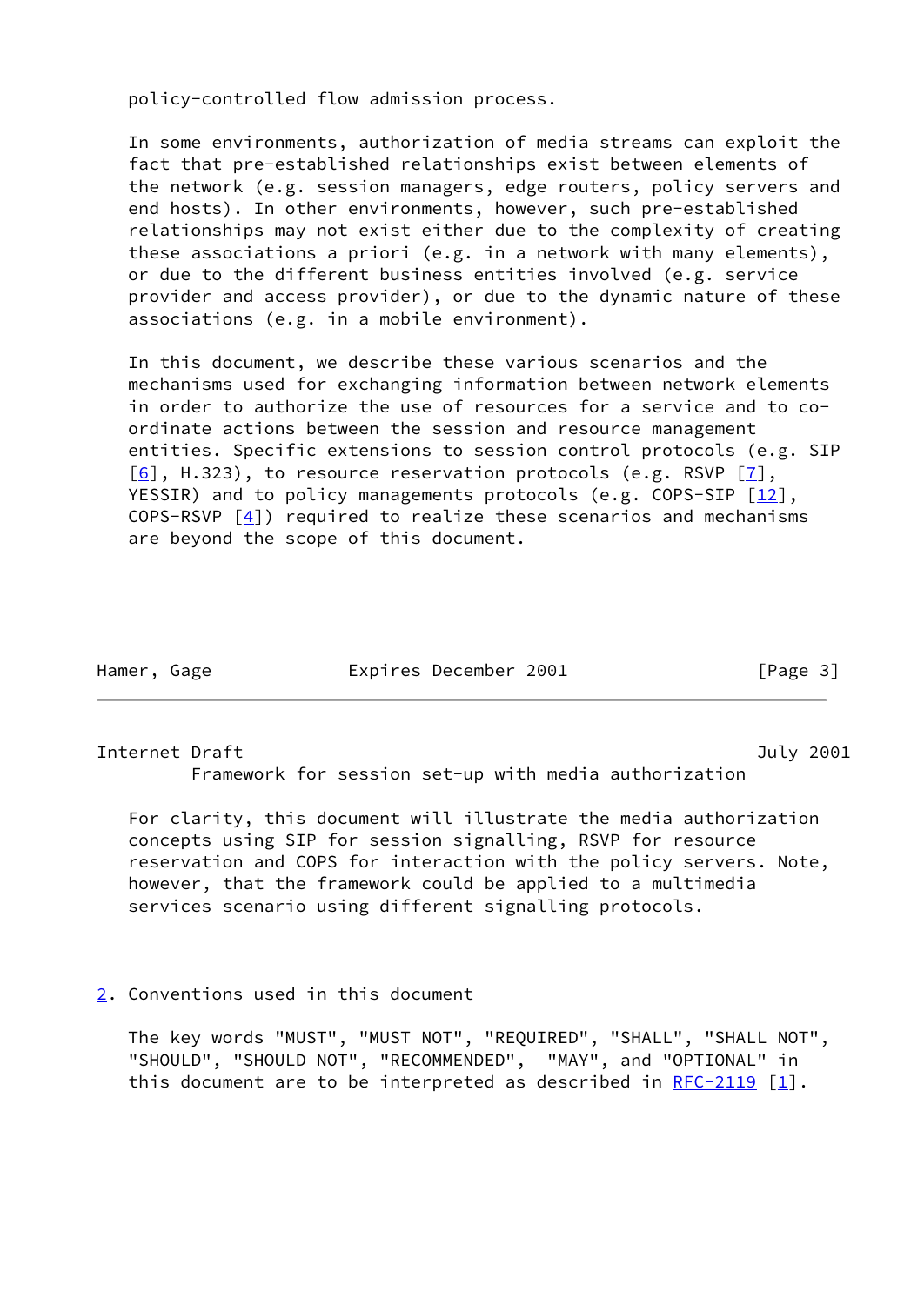Hamer, Gage **Expires December 2001** [Page 4]

<span id="page-4-1"></span>Internet Draft **Internet Draft** And Internet Draft And Internet And Internet And Internet And Internet And Internet Framework for session set-up with media authorization

<span id="page-4-0"></span>[3](#page-4-0). Definition of terms

 Figure 1 introduces a generic model for session establishment, QoS and policy enforcement.

 +-------------------------------------+ +---+ | SCD - Service Control District | | | | +-----------------------+ +--------+| | I |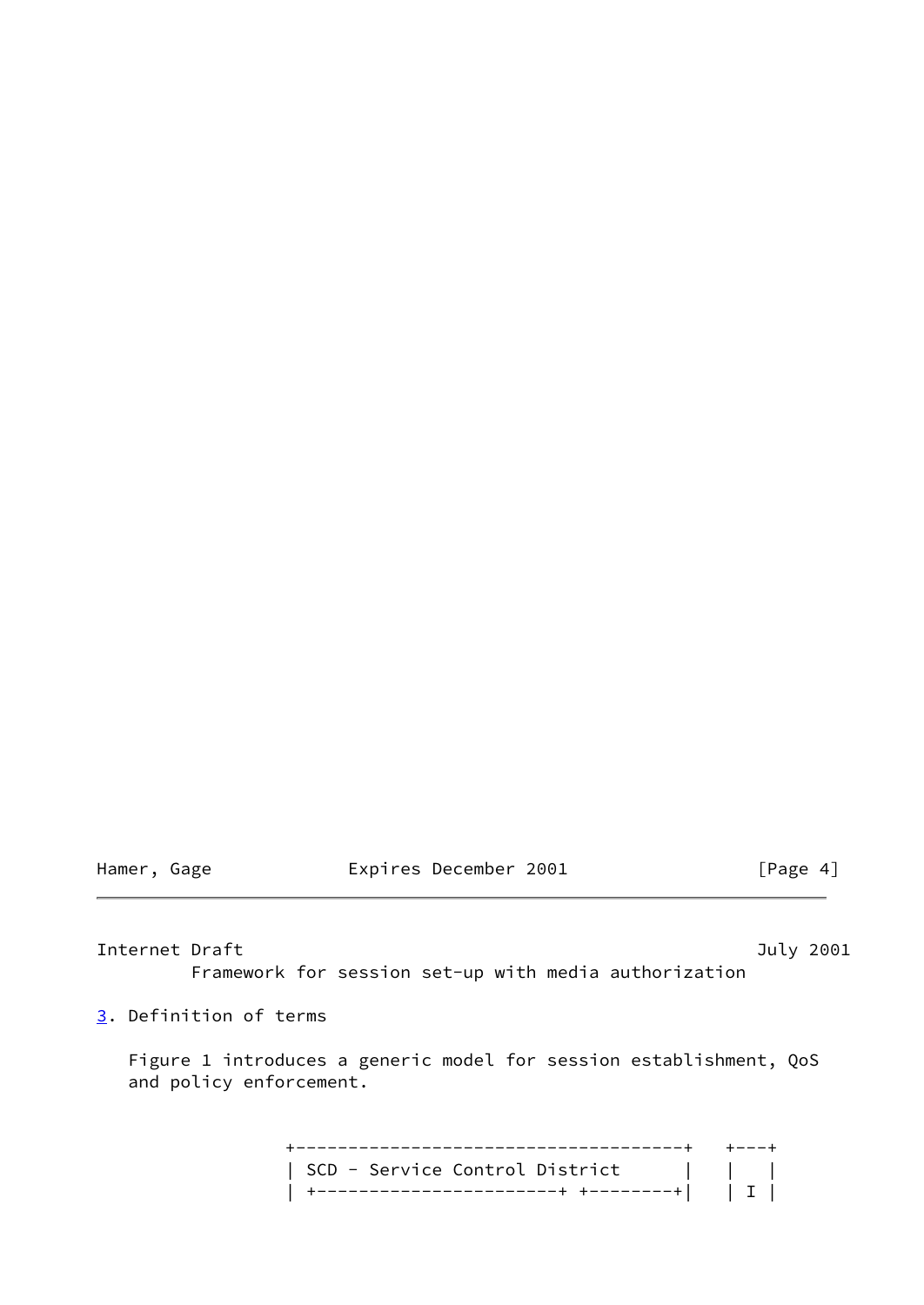

Figure 1: Generic media authorization network model

 EH - End Host: The End Host is a device used by a subscriber to access network services. The End Host includes a client for requesting network services (e.g. through SIP) and a client for requesting network resources (e.g. through RSVP).

 ER - Edge Router: The Edge Router is a network element connecting the end host to the rest of the Resource Control District. The Edge Router contains a PEP to enforce policies related to resource usage in the Resource Control District by the End Host. It also contains a signalling agent (e.g. for RSVP) for handling resource reservation requests from the End Host.

| Hamer, Gage |  | Expires December 2001 |  | [Page 5] |
|-------------|--|-----------------------|--|----------|
|-------------|--|-----------------------|--|----------|

Internet Draft **Internet Draft** And The Contract of the United States of the United States of the United States of the United States of the United States of the United States of the United States of the United States of th Framework for session set-up with media authorization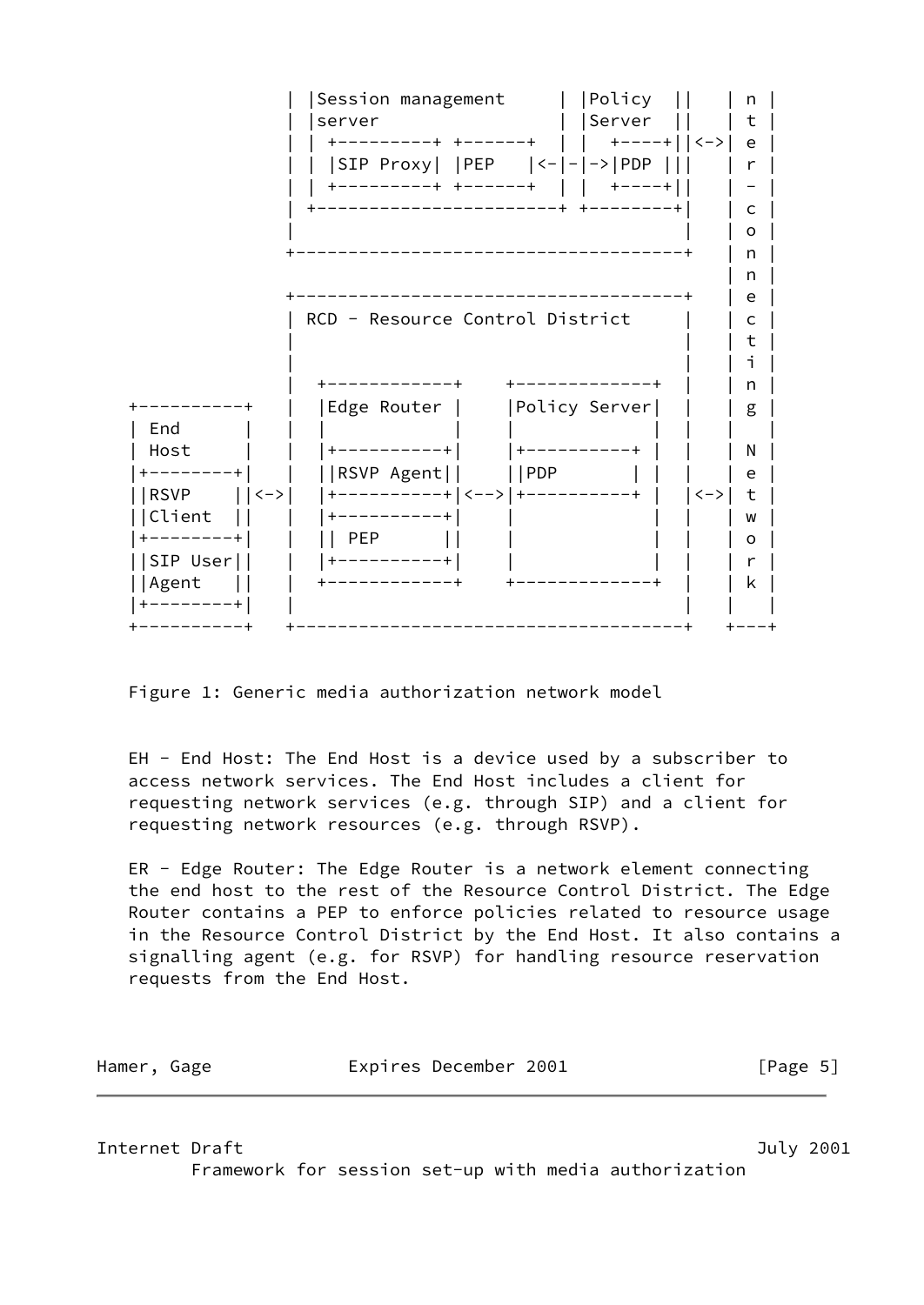PDP - Policy Decision Point: The PDP is a logical entity located in the Policy Server that is responsible for authorizing or denying access to services and/or resources.

PEP - Policy Enforcement Point: The PEP is a logical entity that enforces policy decisions made by the PDP. Note that other PEPs may reside in other network elements not shown in the model of Figure 1, however they will not be discussed in this document.

 PS - Policy Server: The Policy Server is a network element that includes a PDP. Note that there may be a PS in the Service Control District to control use of services and there may be a separate PS in the Resource Control District to control use of resources along the packet forwarding path. Note also that network topology may require multiple Policy Servers within either district, however they provide consistent policy decisions to offer the appearance of a single PDP in each district.

 RCD - Resource Control District: The Resource Control District is a logical grouping of elements that provide connectivity along the packet forwarding paths to and from an End Host. The RCD contains ER and PS entities whose responsibilities include management of resources along the packet forwarding paths.

 SCD - Service Control District: The Service Control District is a logical grouping of elements that offer applications and content to subscribers of their services. The Session Management Server resides in the SCD along with a PS.

 SMS - Session Management Server: The Session Management Server is a network element providing session management services (e.g. telephony call control). The Session Management Server contains a PEP to enforce policies related to use of services by the End Host. It also contains a signalling agent or proxy (e.g. for SIP) for handling service requests from the End Host.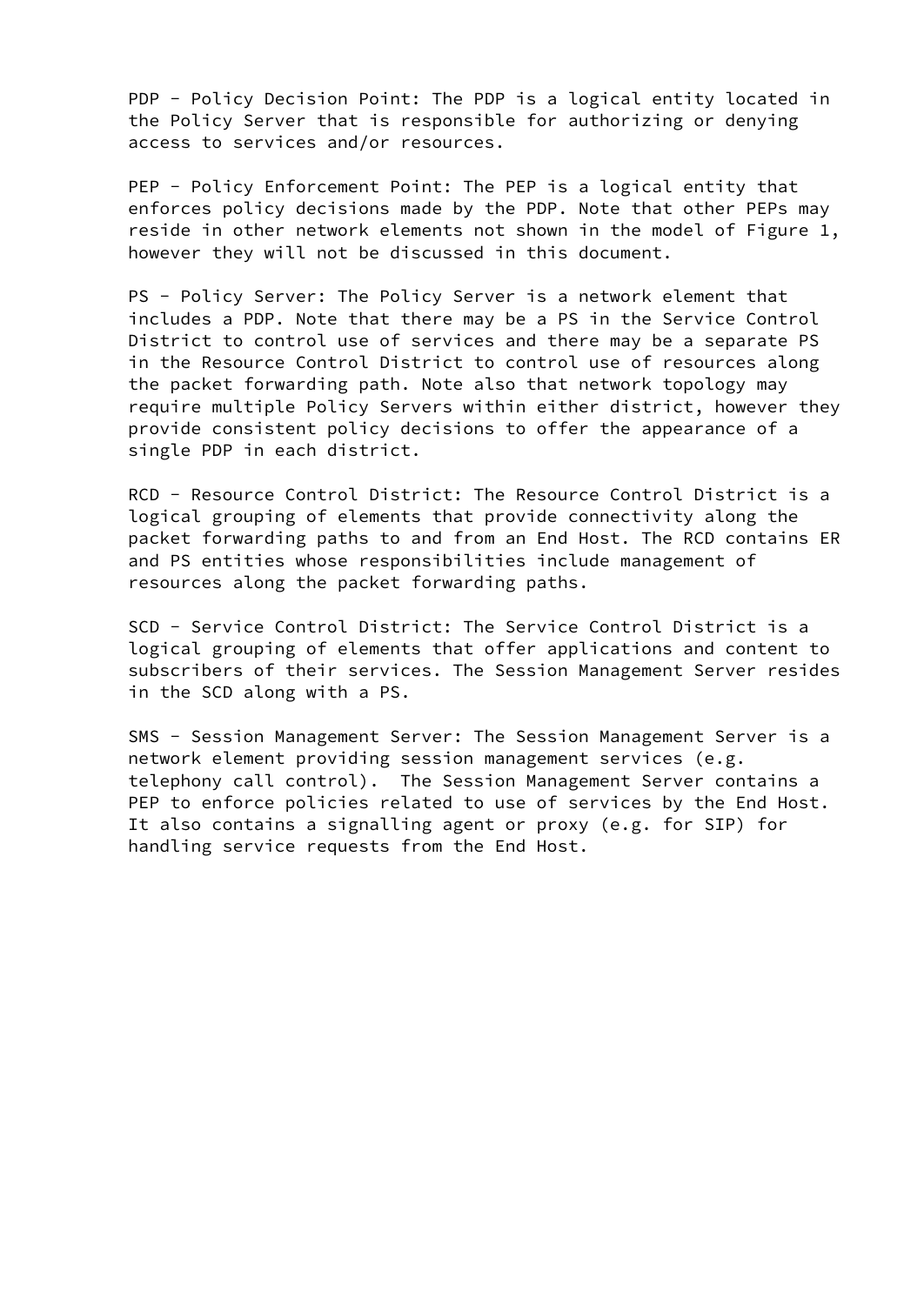### <span id="page-7-1"></span>Internet Draft **Internet Draft** And Internet Draft And Internet And Internet And Internet And Internet And Internet

Framework for session set-up with media authorization

<span id="page-7-0"></span>[4](#page-7-0). The Coupled Model

 In some environments, a pre-established trust relationship exists between elements of the network (e.g. session managers, edge routers, policy servers and end hosts). We refer to this as the "coupled model", indicating the tight relationship between entities that is presumed. The key aspects of this scenario are the following:

- Policy decisions, including media authorization, are made by a single Policy Server.
- The Edge Router, Session Manager and Policy Server involved in establishing the session are known a priori. For example, the End Host may be configured to use a Session Manager associated with the Edge Router to which the EH is connected.
- There are pre-defined trust relationships between the SMS and the PS and between the ER and the PS.



Figure 2: The Coupled Model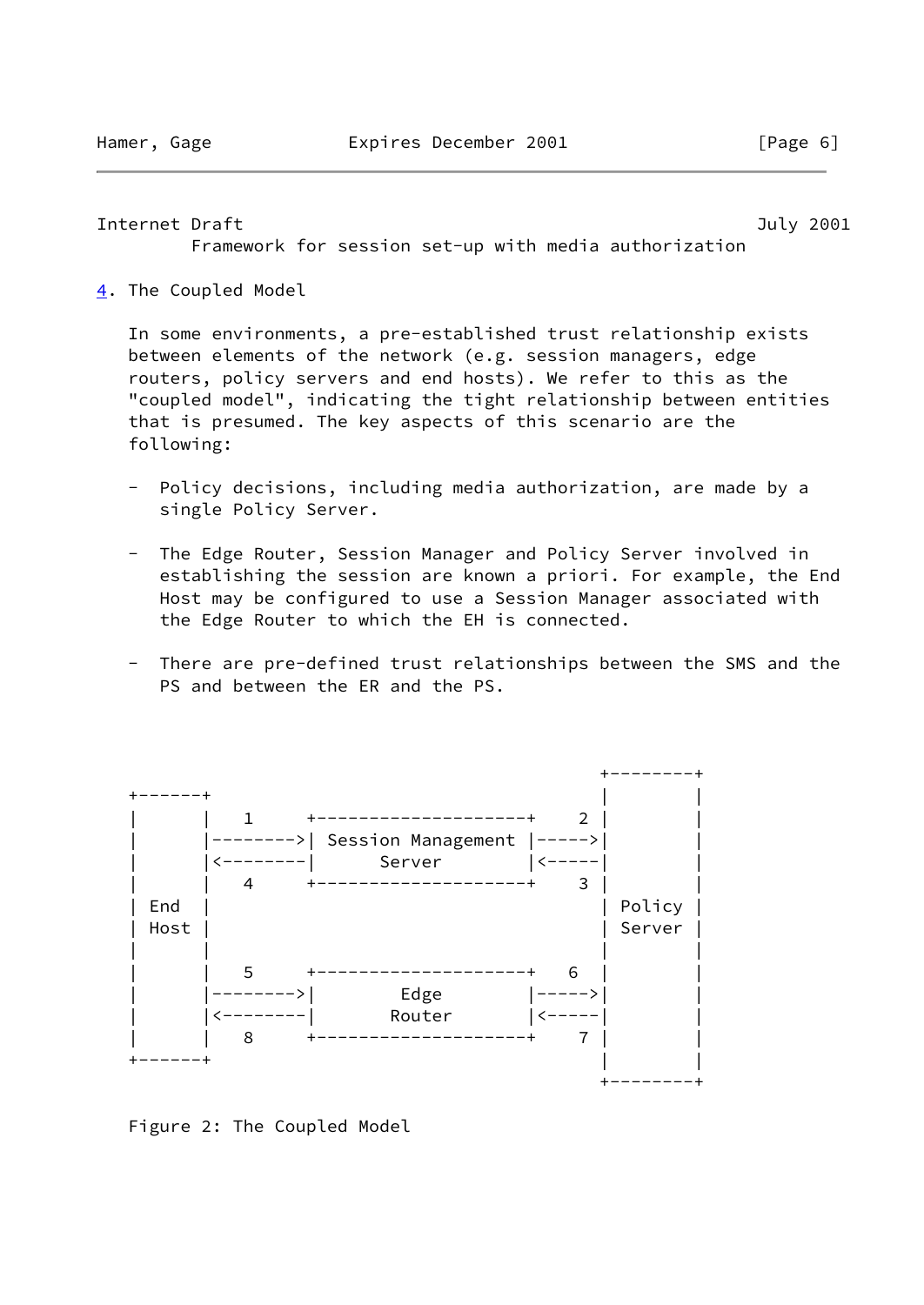# <span id="page-8-0"></span>[4.1](#page-8-0) Coupled Model Message Flows

 In this model, it is assumed that there is one Policy Server serving both the Service Control and Resource Control districts and that there are pre-defined trust relationships between the PS and SMS and between the PS and ER. Communications between these entities are then possible as described below:

Hamer, Gage **Expires December 2001** [Page 7]

Internet Draft **Internet Draft** And The Contract of the United States of the United States of the United States of the United States of the United States of the United States of the United States of the United States of th Framework for session set-up with media authorization

- 1. The End Host issues a session set-up request (e.g. SIP INVITE) to the Session Manager indicating, among other things, the media streams to be used in the session. As part of this step, the End Host may authenticate itself to the Session Manager.
- 2. The Session Manager, possibly after waiting for negotiation of the media streams to be completed, sends a policy decision request (e.g. COPS-SIP REQ) to the Policy Server in order to determine if the session set-up request should be allowed to proceed.
- 3. The Policy Server sends a decision (e.g. COPS-SIP DEC) to the Session Manager, possibly after modifying the parameters of the media to be used. Included in this response is a "token" that can subsequently be used by the Policy Server to identify the session and the media it has authorized.
- 4. The Session Manager sends a response to the End Host (e.g. SIP 200 or 183) indicating that session set-up is complete or is progressing. Included in this response is a description of the negotiated media along with the token from the Policy Server.
- 5. The End Host issues a request (e.g. RSVP PATH) to reserve the resources necessary to provide the required QoS for the media stream. Included in this request is the token from the Policy Server provided via the Session Manager.
- 6. The Edge Router intercepts the reservation request and sends a policy decision request (e.g. COPS-RSVP REQ) to the Policy Server in order to determine if the resource reservation request should be allowed to proceed. Included in this request is the token from the Policy Server provided by the End Host. The Policy Server uses this token to correlate the request for resources with the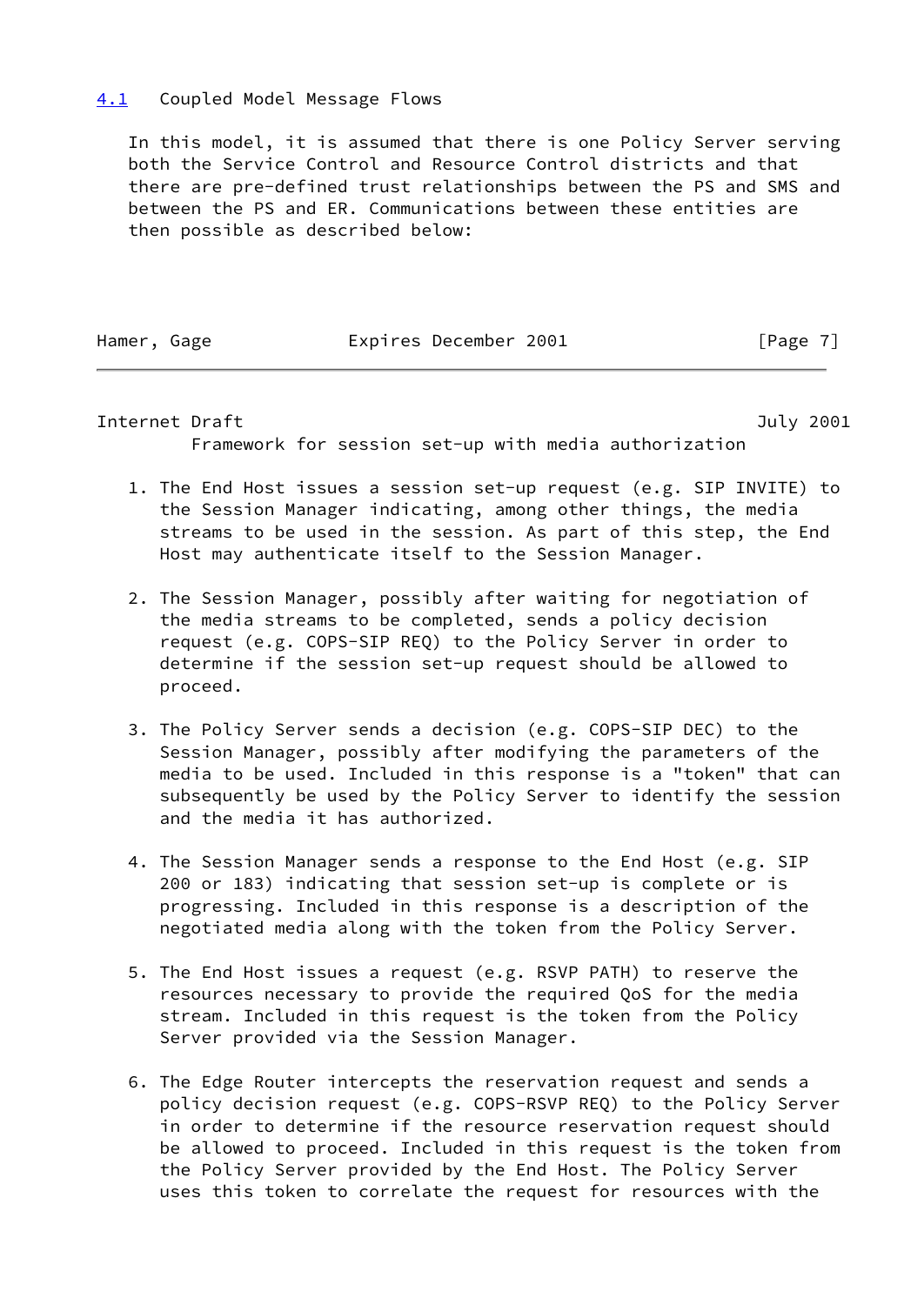media authorization previously provided to the Session Manager.

- 7. The Policy Server sends a decision (e.g. COPS-RSVP DEC) to the Edge Router, possibly after modifying the parameters of the resources to be reserved.
- 8. The Edge Router, possibly after waiting for end-to-end negotiation for resources to be completed, sends a response to the End Host (e.g. RSVP RESV) indicating that resource reservation is complete or is progressing.

Hamer, Gage **Expires December 2001** [Page 8]

<span id="page-9-1"></span>Internet Draft **Internet Draft** Australian Communication and Tuly 2001

Framework for session set-up with media authorization

<span id="page-9-0"></span>[4.2](#page-9-0) Coupled Model Authorization Token

 In the Coupled Model, the Policy Server is the only network entity that needs to interpret the contents of the token. Therefore, in this model, the contents of the token are implementation dependent. Since the End Host is assumed to be untrusted, the Policy Server should take measures to ensure that the integrity of the token is preserved in transit; the exact mechanisms to be used are also implementation dependent.

# <span id="page-9-2"></span>[4.3](#page-9-2) Coupled Model Protocol Impacts

 The use of a media authorization token in the Coupled Model requires the addition of new fields to several protocols:

 - Resource reservation protocol. A new protocol field or object must be added to the resource reservation protocol to transparently transport the token from the End Host to the Edge Router. The content and internal structure (if any) of this object should be opaque to the resource reservation protocol. For example, this is achieved in RSVP with the Policy Data object defined in  $[13]$  $[13]$ .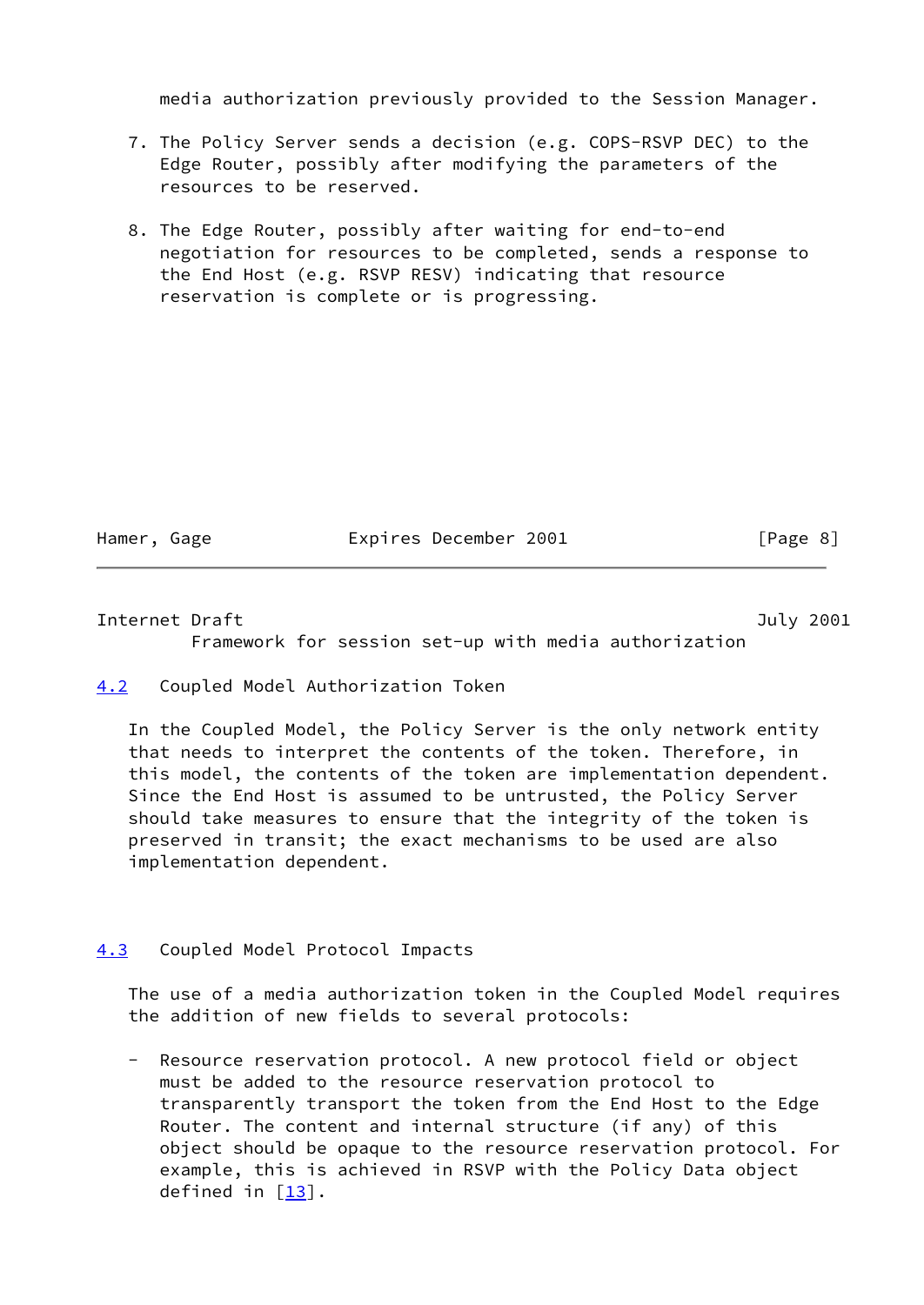- Policy management protocol. A new protocol field or object must be added to the policy management protocol to transparently transport the token from the Policy Server to the Session Management Server and from the Edge Router to the Policy Server. The content and internal structure (if any) of this object should be opaque to the policy management protocol. For example, this is achieved in COPS-RSVP with the Policy Data object defined in  $\lceil 13 \rceil$ .
- Session management protocol. A new protocol field or object must be added to the session management protocol to transparently transport the media authorization token from the Session Management Server to the End Host. The content and internal structure (if any) of this object should be opaque to the session management protocol. For example, this is achieved in SIP with the proposed header extensions in  $[6]$ .

| Hamer, Gage | Expires December 2001 | [Page 9] |  |
|-------------|-----------------------|----------|--|
|             |                       |          |  |

<span id="page-10-1"></span>Internet Draft **Internet Draft** Australian Communication and Tuly 2001

Framework for session set-up with media authorization

<span id="page-10-0"></span>[5](#page-10-0). The Associated Model <<using One Policy Server>>

 In this scenario, there are multiple instances of the Session Management Servers, Edge Routers and Policy Servers. This leads to a network of sufficient complexity that it precludes distributing knowledge of network topology to all network entities. The key aspects of this scenario are the following:

- Policy decisions, including media authorization, are made by a the same Policy Server for both the Session Manager and the Edge Router. However, the Policy Server may change on per-transaction basis.
- The Edge Router, Session Manager and Policy Server involved in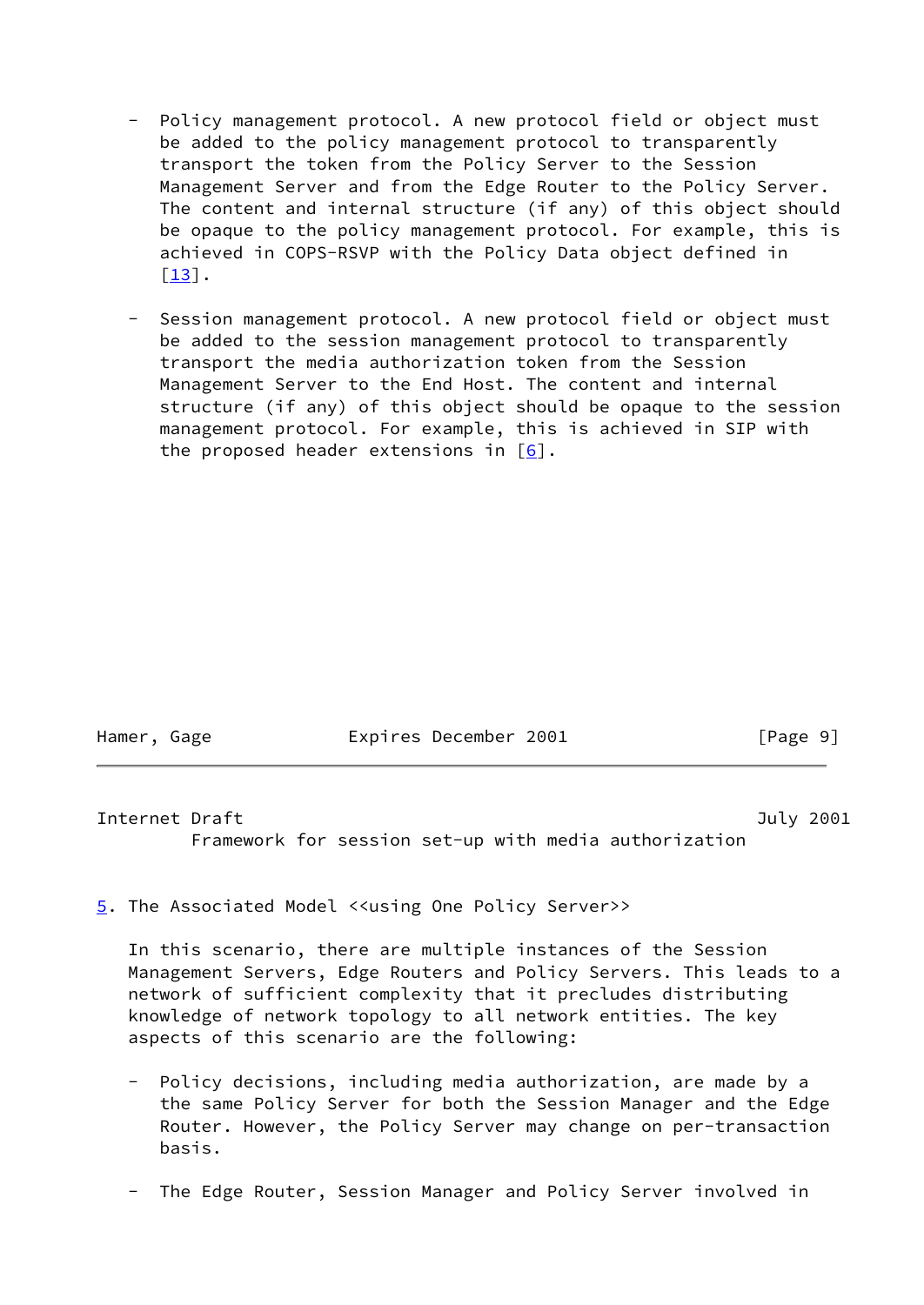establishing the session are not known a priori. For example, the End Host may be dynamically configured to use one of a pool of Session Managers and each of the Session Managers may be statically configured to use one of a pool of Policy Servers.

 In another example, the End Host may be mobile and continually changing the Edge Router that its point of attachment uses to communicate with the rest of the network.

 - There are pre-defined trust relationships between the SMS and the PS and between the ER and the PS.



Figure 3: The Associated Model using One Policy Server

Hamer, Gage **Expires December 2001** [Page 10]

Internet Draft **Internet Draft** And Internet Draft And Internet And Internet And Internet And Internet And Internet

Framework for session set-up with media authorization

<span id="page-11-0"></span>[5.1](#page-11-0) Associated Model Message Flows <<using One Policy Server>>

 In this model, it is assumed that a Policy Server can make decisions for both the Service Control and Resource Control districts and that there are pre-defined trust relationships between the PS and SMS and between the PS and ER. Communications between these entities are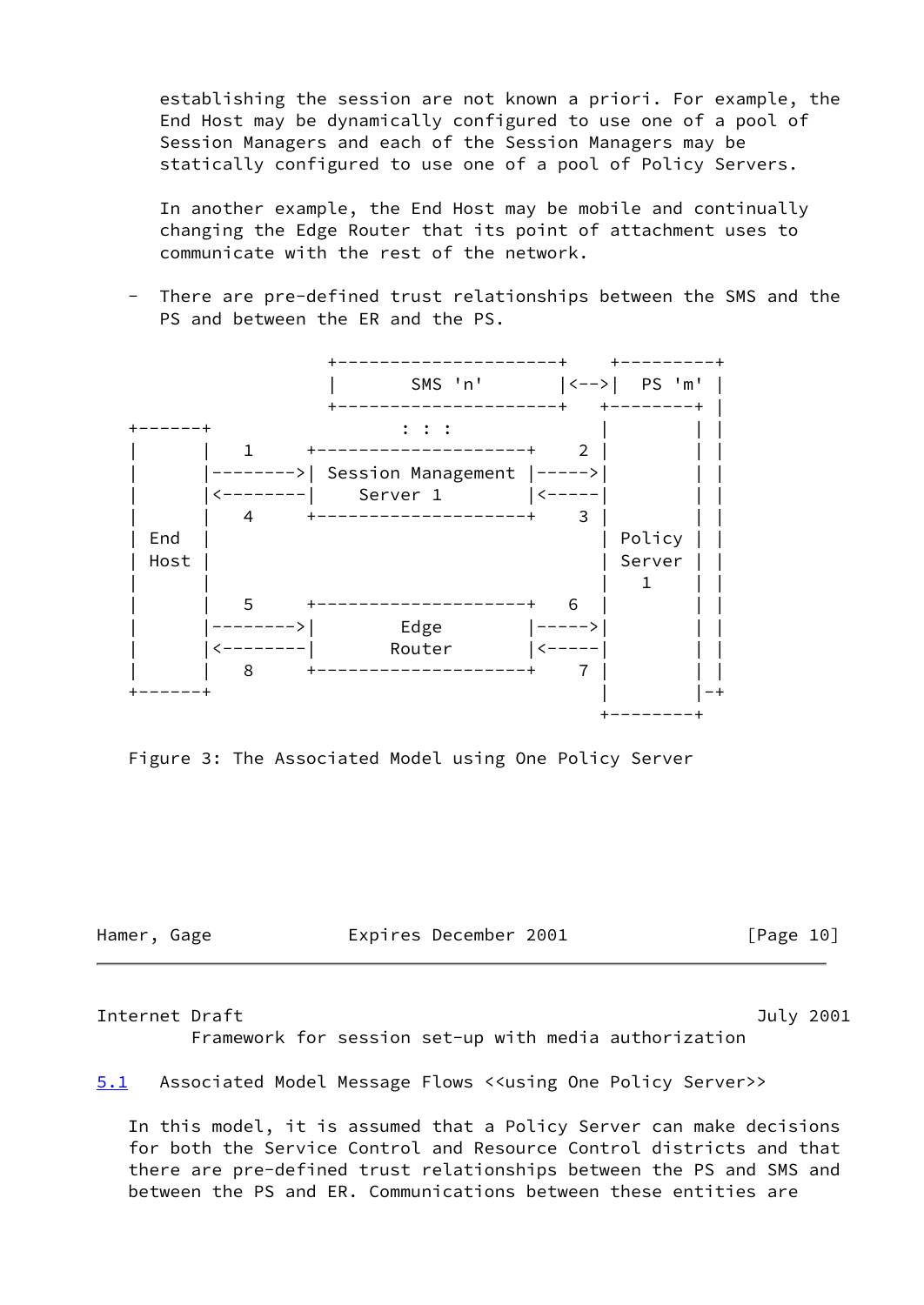then possible as described below:

- 1. The End Host issues a session set-up request (e.g. SIP INVITE) to the Session Manager indicating, among other things, the media streams to be used in the session. As part of this step, the End Host may authenticate itself to the Session Manager.
- 2. The Session Manager, possibly after waiting for negotiation of the media streams to be completed, sends a policy decision request (e.g. COPS-SIP REQ) to the Policy Server in order to determine if the session set-up request should be allowed to proceed.
- 3. The Policy Server sends a decision (e.g. COPS-SIP DEC) to the Session Manager, possibly after modifying the parameters of the media to be used. Included in this response is a "token" that can subsequently be used by the Policy Server to identify the session and the media it has authorized.
- 4. The Session Manager sends a response to the End Host (e.g. SIP 200 or 183) indicating that session set-up is complete or is progressing. Included in this response is a description of the negotiated media along with the token from the Policy Server.
- 5. The End Host issues a request (e.g. RSVP PATH) to reserve the resources necessary to provide the required QoS for the media stream. Included in this request is the token from the Policy Server provided via the Session Manager.
- 6. The Edge Router intercepts the reservation request and inspects the token to learn which Policy Server authorized the media. It then sends a policy decision request (e.g. COPS-RSVP REQ) to that Policy Server in order to determine if the resource reservation request should be allowed to proceed. Included in this request is the token from the Policy Server provided by the End Host. The Policy Server uses this token to correlate the request for resources with the media authorization previously provided to the Session Manager.
- 7. The Policy Server sends a decision (e.g. COPS-RSVP DEC) to the Edge Router, possibly after modifying the parameters of the resources to be reserved.
- 8. The Edge Router, possibly after waiting for end-to-end negotiation for resources to be completed, sends a response to

| Hamer, Gage |  | Expires December 2001 |  |  | [Page 11] |  |
|-------------|--|-----------------------|--|--|-----------|--|
|-------------|--|-----------------------|--|--|-----------|--|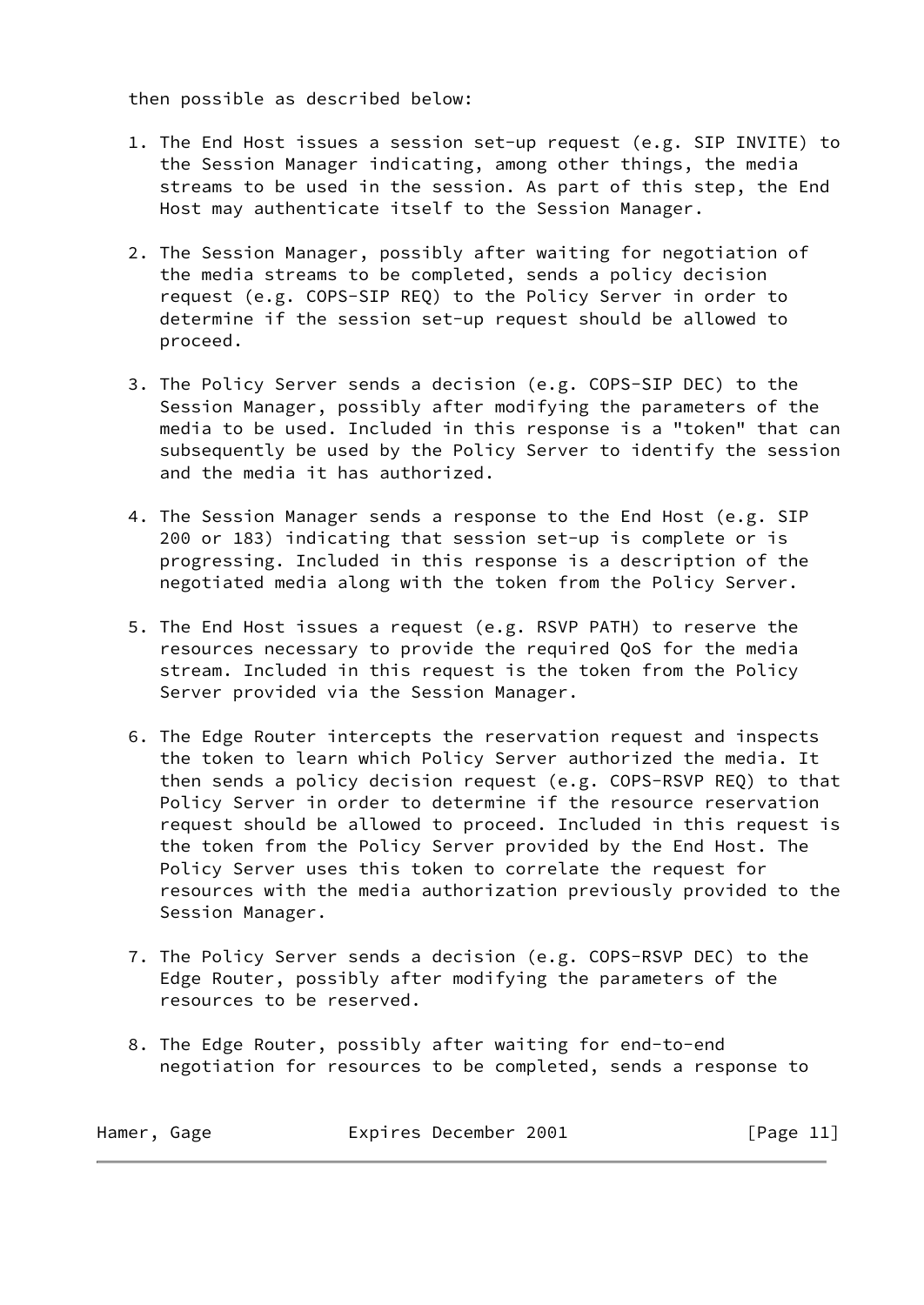# <span id="page-13-1"></span>Internet Draft July 2001 Framework for session set-up with media authorization

 the End Host (e.g. RSVP RESV) indicating that resource reservation is complete or is progressing.

# <span id="page-13-0"></span>[5.2](#page-13-0) Associated Model Authorization Token <<using One Policy Server>>

 Since the ER does not know which SMS and PS are involved in session establishment, the token must include:

- A correlation identifier. This is information that the Policy Server can use to correlate the resource reservation request with the media authorized during session set up. The Policy Server is the only network entity that needs to interpret the contents of the correlation identifier therefore, in this model, the contents of the correlation identifier are implementation dependent. Since the End Host is assumed to be untrusted, the Policy Server should take measures to ensure that the integrity of the correlation identifier is preserved in transit; the exact mechanisms to be used are also implementation dependent.
- The identity of the authorizing entity. This information is used by the Edge Router to determine which Policy Server should be used to solicit resource policy decisions.

 In some environments, an Edge Router may have no means for determining if the identity refers to a legitimate Policy Server within its domain. In order to protect against redirection of authorization requests to a bogus authorizing entity, the token should also include:

An authentication signature. This signature is calculated over all other fields of the token using an agreed mechanism. The Edge Router must be able to verify the signature using credentials of the signer to confirm a trust relationship. The mechanism used by the Edge Router is beyond the scope of this document.

The detailed semantics of the token are defined in  $\lceil 7 \rceil$ .

# <span id="page-13-2"></span>[5.3](#page-13-2) Associated Model Protocol Impacts <<using One Policy Server>>

 The use of a media authorization token in this version of the Associated Model requires the addition of new fields to several protocols:

Resource reservation protocol. A new protocol field or object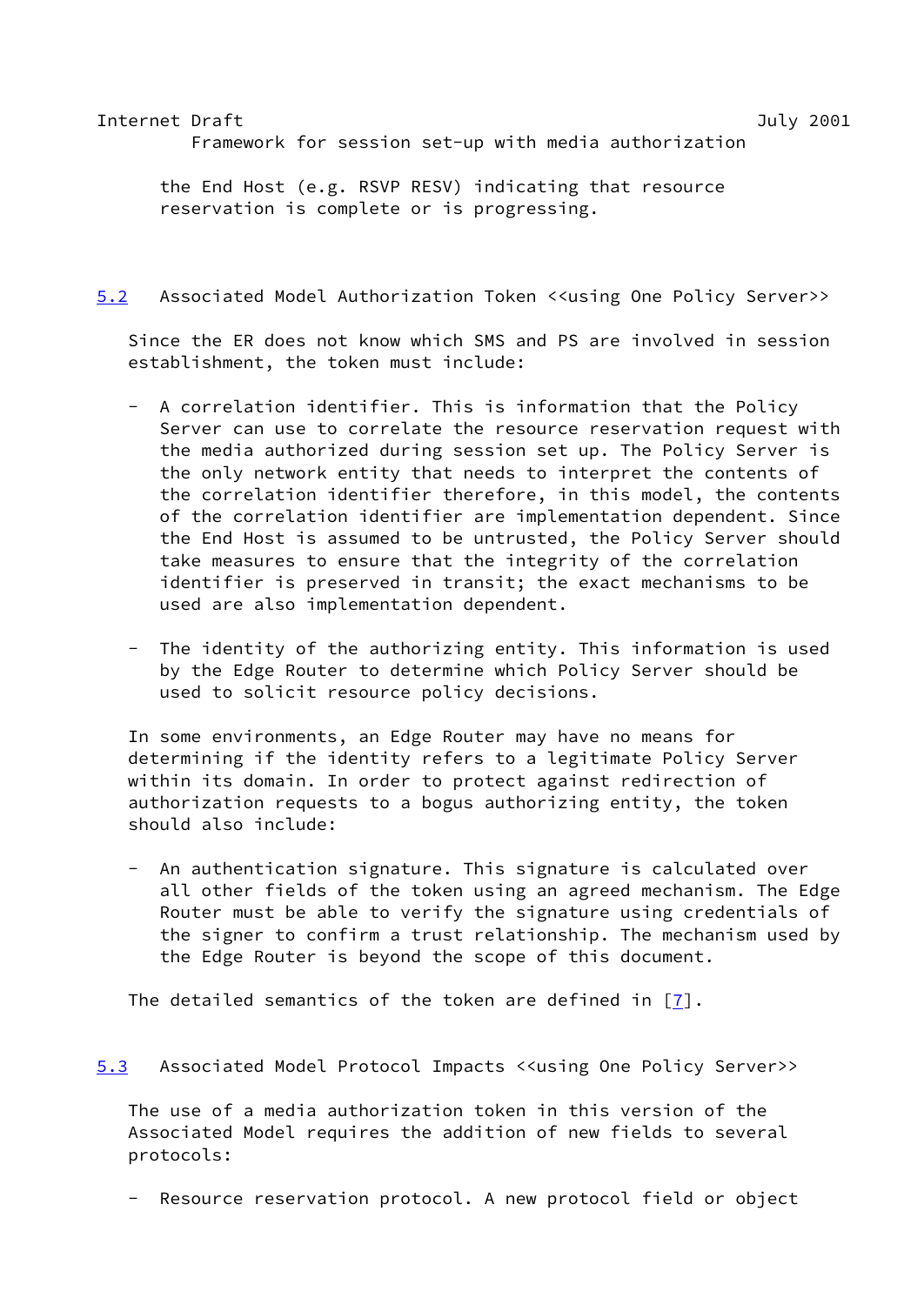must be added to the resource reservation protocol to transparently transport the token from the End Host to the Edge Router. The content and internal structure of this object must be specified so that the Edge Router can distinguish between the

| Hamer, Gage | Expires December 2001 |  |           |  |
|-------------|-----------------------|--|-----------|--|
|             |                       |  | [Page 12] |  |

<span id="page-14-1"></span>Internet Draft July 2001 Framework for session set-up with media authorization

 elements of the token described in [Section 5.2](#page-13-0). For example, this is achieved in RSVP with the Policy Data object defined in  $[13]$  $[13]$ .

- Policy management protocol. A new protocol field or object must be added to the policy management protocol to transparently transport the token -- or at least the correlation identifier - from the Edge Router to the Policy Server. The content and internal structure of this object should be opaque to the policy management protocol. For example, this is achieved in COPS-RSVP with the Policy Data object defined in  $[13]$  $[13]$ .
- Session management protocol. A new protocol field or object must be added to the session management protocol to transparently transport the media authorization token from the Session Management Server to the End Host. The content and internal structure of this object should be opaque to the session management protocol. For example, this is achieved in SIP with the proposed header extensions in  $\lceil 6 \rceil$ .

<span id="page-14-0"></span>[5.4](#page-14-0) Associated Model Network Impacts <<using One Policy Server>>

 The use of a media authorization token in this version of the Associated Model requires that the Edge Router inspect the token to learn which Policy Server authorized the media. In some environments, it may not be possible for the Edge Router to perform this function; in these cases, an Associated Model using Two Policy Servers (section 6) is required.

 This version of the Associated Model also requires that the Edge Router interact with multiple Policy Servers. Policy decisions are made by the same Policy Server for both the Session Manager and the Edge Router, however the Policy Server may change on per-transaction basis. This implies that the Policy Servers are able to interact and/or make decisions for the Edge Router in a consistent manner (e.g. as though there is only a single RCD Policy Server). How this is accomplished is beyond the scope of this document.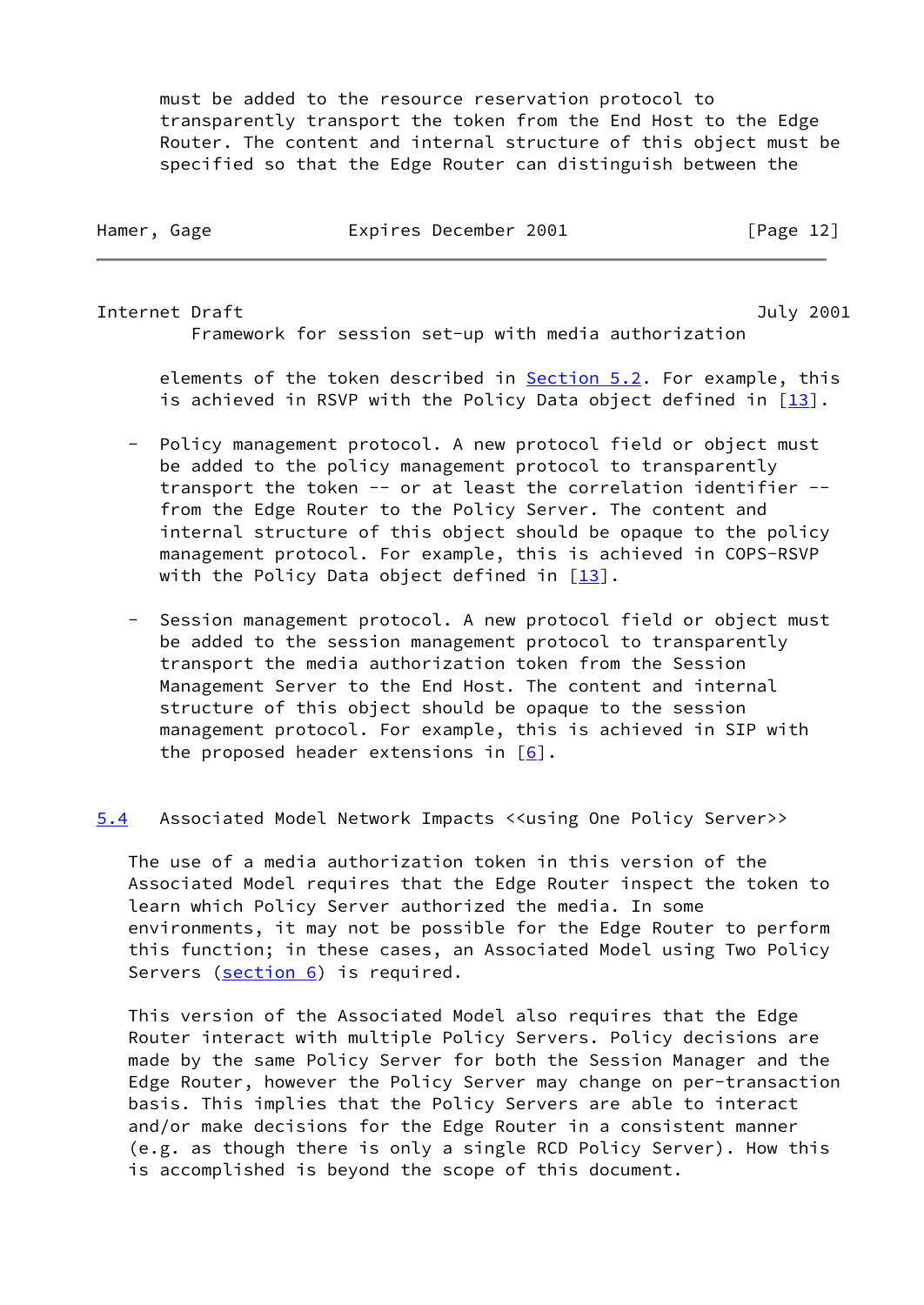### Hamer, Gage **Expires December 2001** [Page 13]

Framework for session set-up with media authorization

### <span id="page-15-0"></span>Internet Draft **Internet Draft** And The Contract of the United States of the United States and Tuly 2001

6. The Associated Model <<using Two Policy Servers>>

 In this scenario, there are multiple instances of the Session Management Servers, Edge Routers and Policy Servers. This leads to a network of sufficient complexity that it precludes distributing knowledge of network topology to all network entities. The key aspects of this scenario are the following:

- Policy decisions, including media authorization, are made by Policy Servers.
- There is a PS in the Resource Control District that is separate from the PS in the Session Control District.
- The Edge Router, Session Manager and Policy Servers involved in establishing the session are not known a priori. For example, the End Host may be dynamically configured to use one of a pool of Session Managers or the End Host may be mobile and continually changing the Edge Router that it uses to communicate with the rest of the network.
- There is a pre-defined trust relationship between the SMS and the SCD PS.
- There is a pre-defined trust relationship between the ER and the RCD PS.
- There is a pre-defined trust relationship between the RCD and SCD Policy Servers.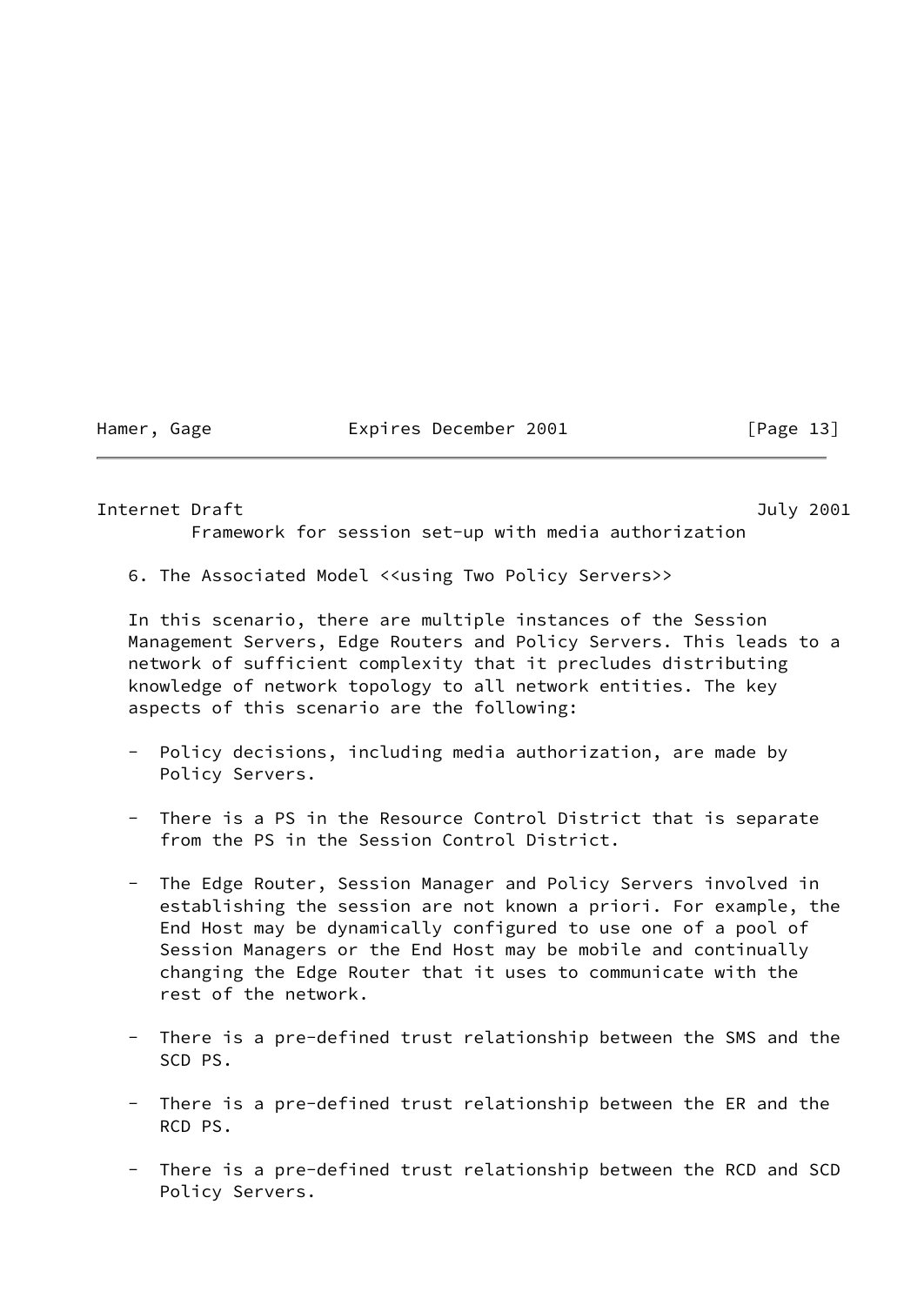

Figure 4: The Associated Model using Two Policy Servers

Hamer, Gage **Expires December 2001** [Page 14]

<span id="page-16-1"></span>Internet Draft July 2001 Framework for session set-up with media authorization

<span id="page-16-0"></span>[6.1](#page-16-0) Associated Model Message Flows <<using Two Policy Servers>>

 In this model, it is assumed that there is one Policy Server for the Service Control District and a different Policy Server for the Resource Control District. There are pre-defined trust relationships between the SCD PS and SMS, between the RCD PS and ER and between the RCD and SCD Policy Servers. Communications between these entities are then possible as described below:

- 1. The End Host issues a session set-up request (e.g. SIP INVITE) to the Session Manager indicating, among other things, the media streams to be used in the session. As part of this step, the End Host may authenticate itself to the Session Manager.
- 2. The Session Manager, possibly after waiting for negotiation of the media streams to be completed, sends a policy decision request (e.g. COPS-SIP REQ) to the SCD Policy Server in order to determine if the session set-up request should be allowed to proceed.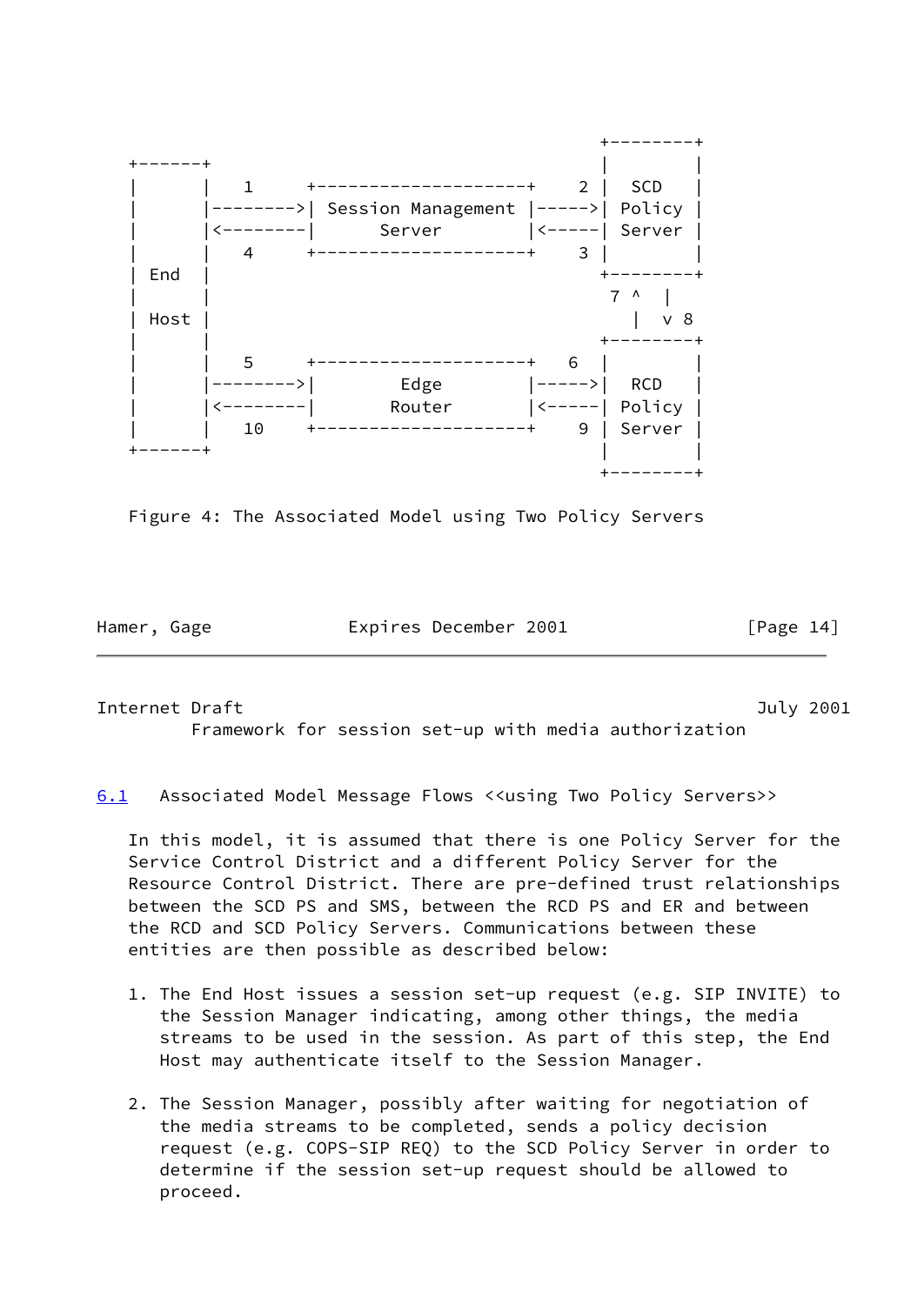- 3. The SCD Policy Server sends a decision (e.g. COPS-SIP DEC) to the Session Manager, possibly after modifying the parameters of the media to be used. Included in this response is a "token" that can subsequently be used by the SCD Policy Server to identify the session and the media it has authorized.
- 4. The Session Manager sends a response to the End Host (e.g. SIP 200 or 183) indicating that session set-up is complete or is progressing. Included in this response is a description of the negotiated media along with the token from the SCD Policy Server.
- 5. The End Host issues a request (e.g. RSVP PATH) to reserve the resources necessary to provide the required QoS for the media stream. Included in this request is the token from the SCD Policy Server provided via the Session Manager.
- 6. The Edge Router intercepts the reservation request and sends a policy decision request (e.g. COPS-RSVP REQ) to the RCD Policy Server in order to determine if the resource reservation request should be allowed to proceed. Included in this request is the token from the SCD Policy Server provided by the End Host.
- 7. The RCD Policy Server uses this token to learn which SCD Policy Server authorized the media. It then sends an authorization request  $\boxed{3}$  to that SCD Policy Server in order to determine if the resource reservation request should be allowed to proceed. Included in this request is the token from the SCD Policy Server provided by the End Host.

| Hamer, Gage |  | Expires December 2001 |  |  | [Page 15] |  |
|-------------|--|-----------------------|--|--|-----------|--|
|-------------|--|-----------------------|--|--|-----------|--|

<span id="page-17-0"></span>Internet Draft July 2001 Framework for session set-up with media authorization

- 8. The SCD Policy Server uses this token to correlate the request for resources with the media authorization previously provided to the Session Manager. The SCD Policy Server sends a decision [\[3](#page-25-8)] to the RCD Policy Server on whether the requested resources are within the bounds authorized by the SCD Policy Server.
- 9. The RCD Policy Server sends a decision (e.g. COPS-RSVP DEC) to the Edge Router, possibly after modifying the parameters of the resources to be reserved.
- 10. The Edge Router, possibly after waiting for end-to-end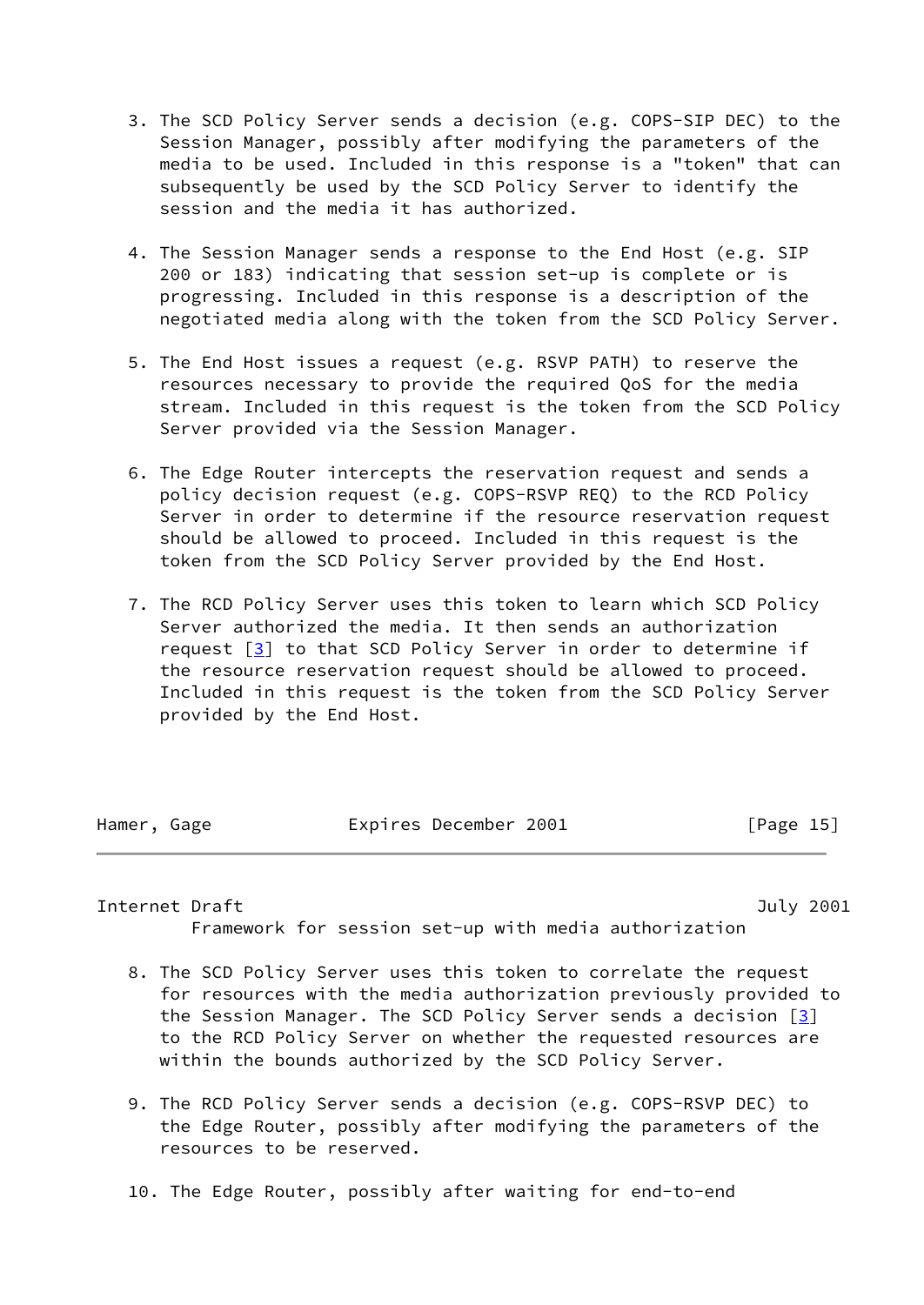negotiation for resources to be completed, sends a response to the End Host (e.g. RSVP RESV) indicating that resource reservation is complete or is progressing

# <span id="page-18-0"></span>[6.2](#page-18-0) Associated Model Authorization Token <<using Two Policy Servers>>

 Since the RCD Policy Server does not know which SMS and SCD PS are involved in session establishment, the token must include:

- A correlation identifier. This is information that the SCD Policy Server can use to correlate the resource reservation request with the media authorized during session set up. The SCD Policy Server is the only network entity that needs to interpret the contents of the correlation identifier therefore, in this model, the contents of the correlation identifier are implementation dependent. Since the End Host is assumed to be untrusted, the SCD Policy Server should take measures to ensure that the integrity of the correlation identifier is preserved in transit; the exact mechanisms to be used are also implementation dependent.
- The identity of the authorizing entity. This information is used by the RCD Policy Server to determine which SCD Policy Server should be used to verify the contents of the resource reservation request.

 In some environments, an RCD Policy Server may have no means for determining if the identity refers to a legitimate SCD Policy Server. In order to protect against redirection of authorization requests to a bogus authorizing entity, the token should include:

 - An authentication signature. This signature is calculated over all other fields of the token using an agreed mechanism. The RCD Policy Server must be able to verify the signature using credentials of the signer to confirm a trust relationship. The mechanism used by the RCD Policy Server is beyond the scope of this document.

Hamer, Gage **Expires December 2001** [Page 16]

# <span id="page-18-1"></span>Internet Draft July 2001

Framework for session set-up with media authorization

Note that the information in this token is the same as that in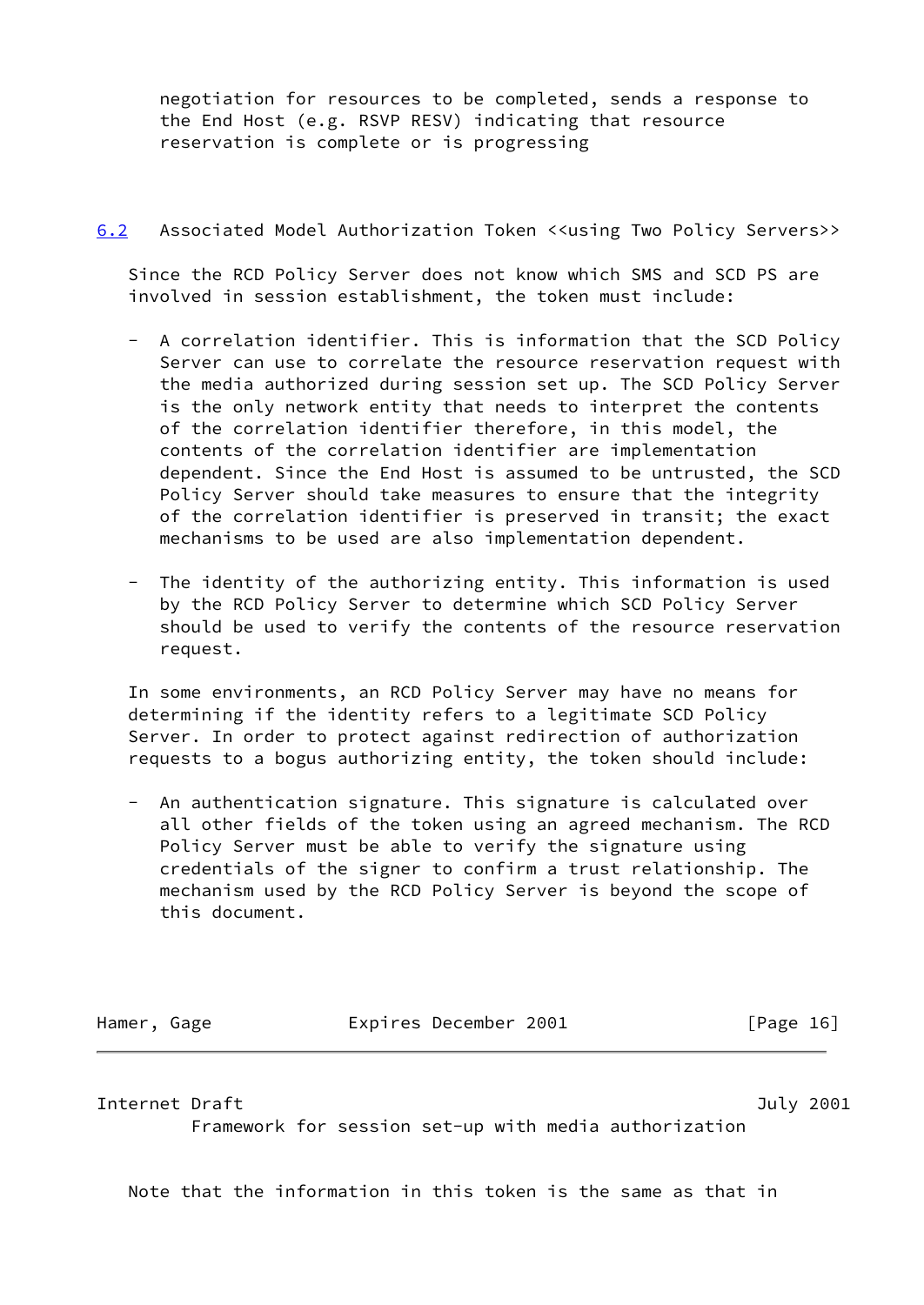[Section 5.2](#page-13-0) for the "One Policy Server" scenario.

The detailed semantics of the token are defined in [[7\]](#page-25-6).

<span id="page-19-0"></span>[6.3](#page-19-0) Associated Model Protocol Impacts <<using Two Policy Servers>>

 The use of a media authorization token in this version of the Associated Model requires the addition of new fields to several protocols:

- Resource reservation protocol. A new protocol field or object must be added to the resource reservation protocol to transparently transport the token from the End Host to the Edge Router. The content and internal structure of this object should be opaque to the resource reservation protocol. For example, this is achieved in RSVP with the Policy Data object defined in  $[13]$  $[13]$ .
- Policy management protocol. A new protocol field or object must be added to the policy management protocol to transport the token from the SCD Policy Server to the Session Management Server and from the Edge Router to the RCD Policy Server. The content and internal structure of this object must be specified so that the Policy Servers can distinguish between the elements of the token described in [Section 6.2](#page-18-0). For example, this is achieved in COPS-RSVP with the Policy Data object defined in  $[13]$  $[13]$ .
- Session management protocol. A new protocol field or object must be added to the session management protocol to transparently transport the media authorization token from the Session Management Server to the End Host. The content and internal structure of this object should be opaque to the session management protocol. For example, this is achieved in SIP with the proposed header extensions in  $[6]$ .

Note that these impacts are the same as those discussed in [Section](#page-13-2) [5.3](#page-13-2) for the "One Policy Server" scenario. However the use of two Policy Servers has one additional impact:

 - Authorization protocol. A new protocol field or object must be added to the authorization protocol to transport the token from the RCD Policy Server to the SCD Policy Server. The content and internal structure of this object must be specified so that the Policy Servers can distinguish between the elements of the token described in **Section 6.2.**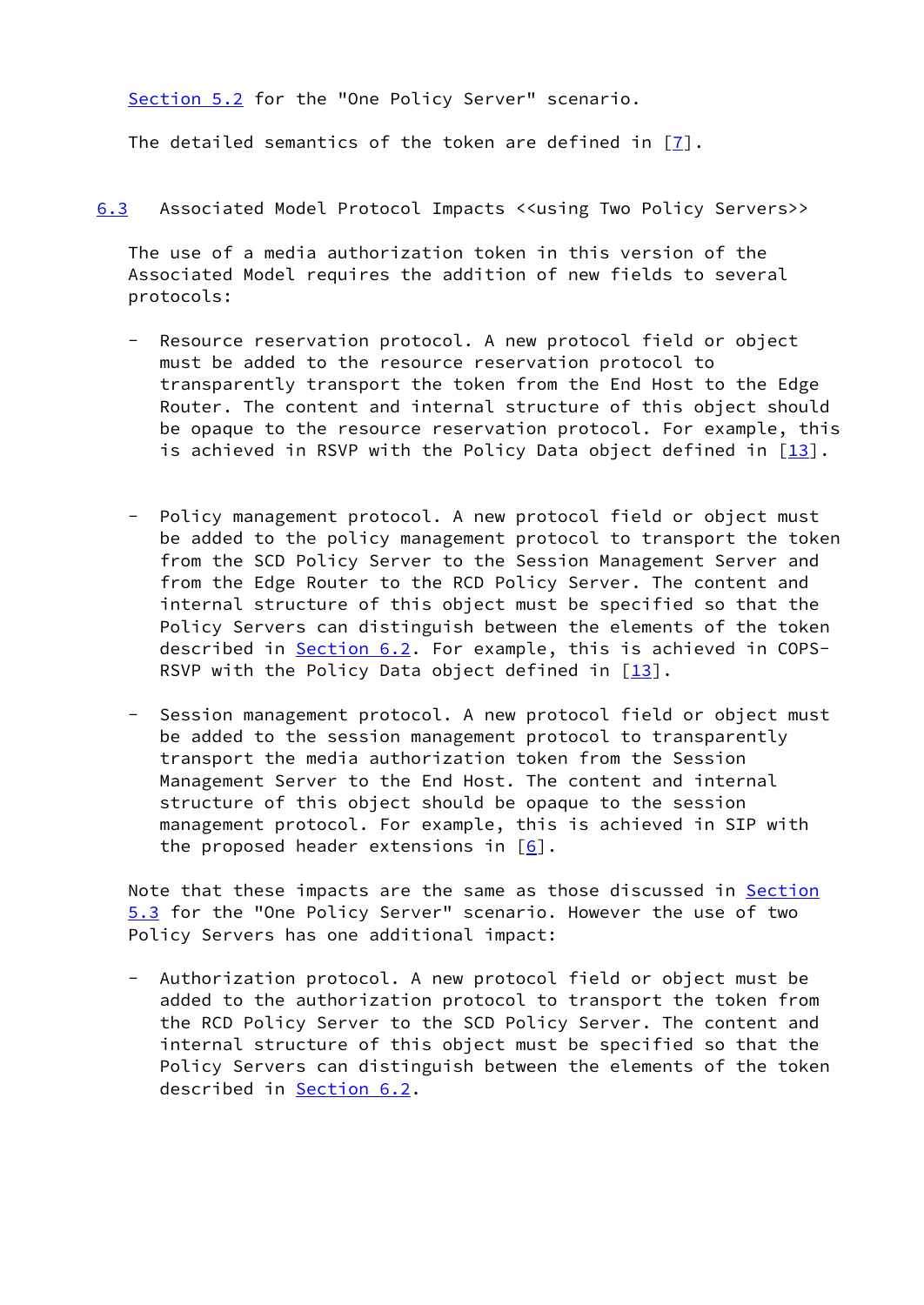<span id="page-20-1"></span>Internet Draft **Internet Draft** And The Contract of the United States of the United States and Tuly 2001

Framework for session set-up with media authorization

<span id="page-20-0"></span>[7](#page-20-0). The Non-Associated Model

 In this scenario, the Session Management Servers and Edge Routers are associated with different Policy Servers, the network entities do not have a priori knowledge of the topology of the network and there are no pre-established trust relationships between entities in the Resource Control District and entities in the Service Control District. The keys aspects of this scenario are the following:

- Policy decisions, including media authorization, are made by Policy Servers.
- The PS in the Resource Control District is separate from the PS in the Session Control District.
- There is a pre-defined trust relationship between the SMS and the SCD PS.
- There is a pre-defined trust relationship between the ER and the RCD PS.
- There are no pre-defined trust relationships between the ER and SMS or between the RCD and SCD Policy Servers.



Figure 5: The Non-Associated Model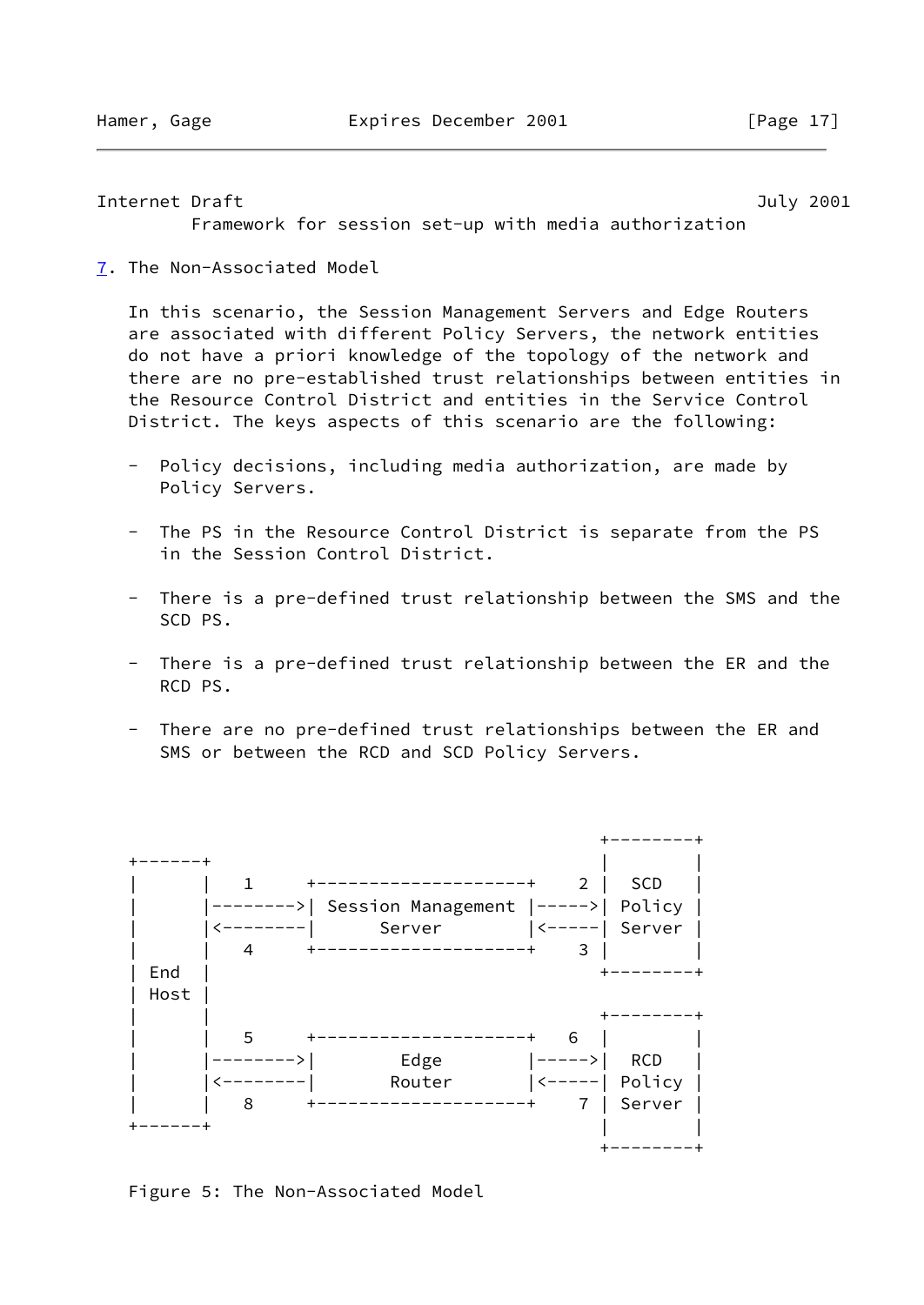### <span id="page-21-0"></span>[7.1](#page-21-0) Non-Associated Model Call Flow

 In this model it is assumed that the policy servers make independent decisions for their respective districts, obviating the need for

Hamer, Gage **Expires December 2001** [Page 18]

Internet Draft **Internet Draft** Australian Communication and Tuly 2001

Framework for session set-up with media authorization

 information exchange between policy servers. Communications between network entities in this model is described below:

- 1. The End Host issues a session set-up request (e.g. SIP INVITE) to the Session Manager indicating, among other things, the media streams to be used in the session. As part of this step, the End Host may authenticate itself to the Session Manager.
- 2. The Session Manager, possibly after waiting for negotiation of the media streams to be completed, sends a policy decision request (e.g. COPS-SIP REQ) to the SCD Policy Server in order to determine if the session set-up request should be allowed to proceed.
- 3. The SCD Policy Server sends a decision (e.g. COPS-SIP DEC) to the Session Manager, possibly after modifying the parameters of the media to be used. Included in this response is a "token" that can subsequently be used by the RCD Policy Server to determine what media has been authorized.
- 4. The Session Manager sends a response to the End Host (e.g. SIP 200 or 183) indicating that session set-up is complete or is progressing. Included in this response is a description of the negotiated media along with the token from the SCD Policy Server.
- 5. The End Host issues a request (e.g. RSVP PATH) to reserve the resources necessary to provide the required QoS for the media stream. Included in this request is the token from the SCD Policy Server provided via the Session Manager.
- 6. The Edge Router intercepts the reservation request and sends a policy decision request (e.g. COPS-RSVP REQ) to the RCD Policy Server in order to determine if the resource reservation request should be allowed to proceed. Included in this request is the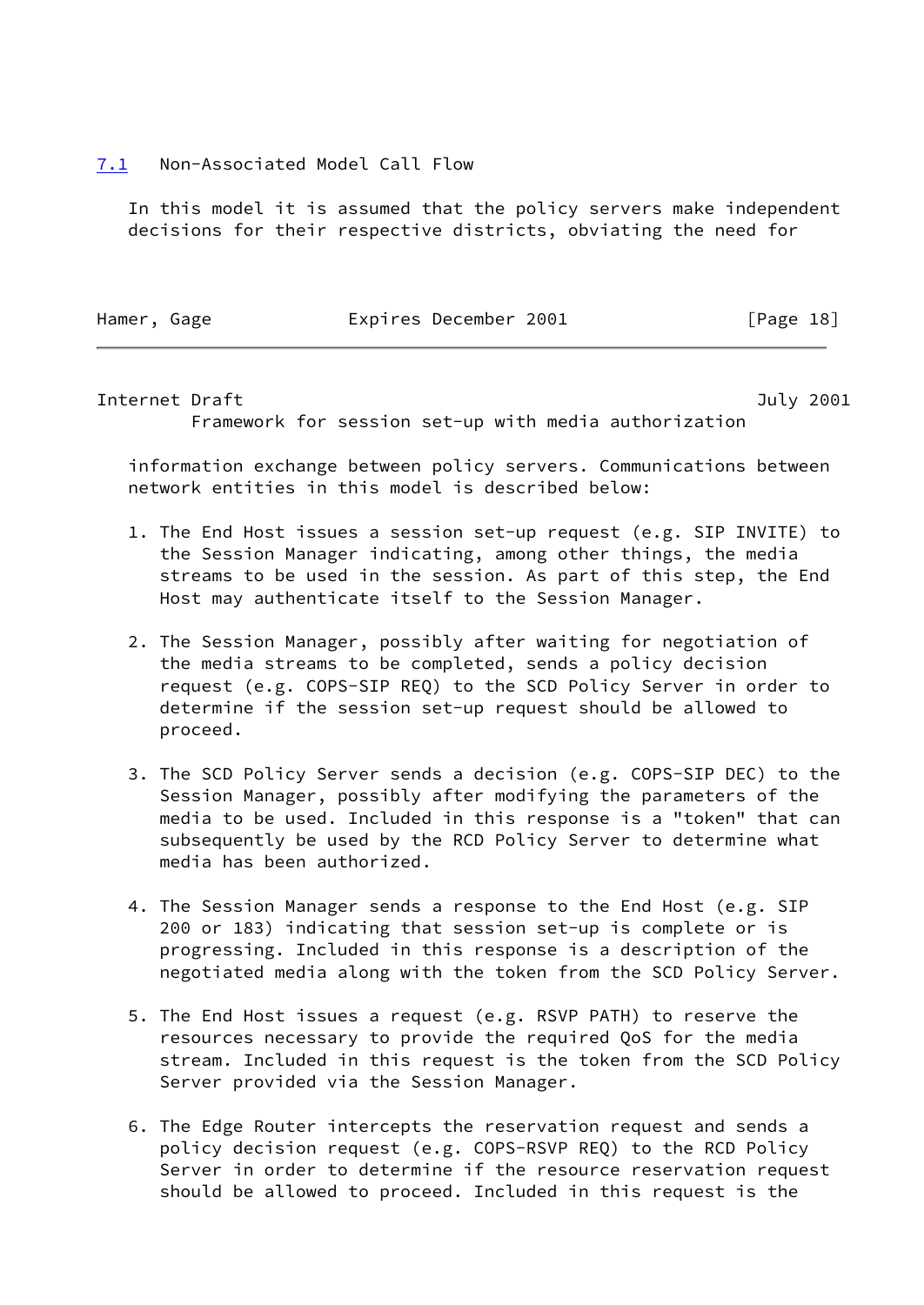token from the SCD Policy Server provided by the End Host.

 7. The RCD Policy Server uses this token to extract information about the media that was authorized by the SCD Policy Server. The RCD Policy Server uses this information in making its decision on whether the resource reservation should be allowed to proceed.

 The Policy Server sends a decision (e.g. COPS-RSVP DEC) to the Edge Router, possibly after modifying the parameters of the resources to be reserved.

 8. The Edge Router, possibly after waiting for end-to-end negotiation for resources to be completed, sends a response to the End Host (e.g. RSVP RESV) indicating that resource reservation is complete or is progressing

| Hamer, Gage |  | Expires December 2001 | [Page 19] |  |
|-------------|--|-----------------------|-----------|--|
|             |  |                       |           |  |

<span id="page-22-1"></span>Internet Draft **Internet Draft** Australian Communication and Tuly 2001 Framework for session set-up with media authorization

# <span id="page-22-0"></span>[7.2](#page-22-0) Non-Associated Model Authorization Token

 In this model, the token must contain sufficient information to allow the RCD Policy Server to make resource policy decisions autonomously from the SCD Policy Server. The token is created using information about the session received by the SMS. The information in the token must include:

- Calling party IP address and port number (e.g. from SDP "c=" parameter).
- Called party IP address and port number (e.g. from SDP "c=" parameter).
- The characteristics of (each of) the media stream(s) authorized for this session (e.g. codecs, maximum bandwidth from SDP "m=" and/or "b=" parameters).
- The lifetime of (each of) the media stream(s) (e.g. from SDP "t=" parameter).
- The authorization lifetime (e.g. the token should be valid for only a few seconds after the start time of the session).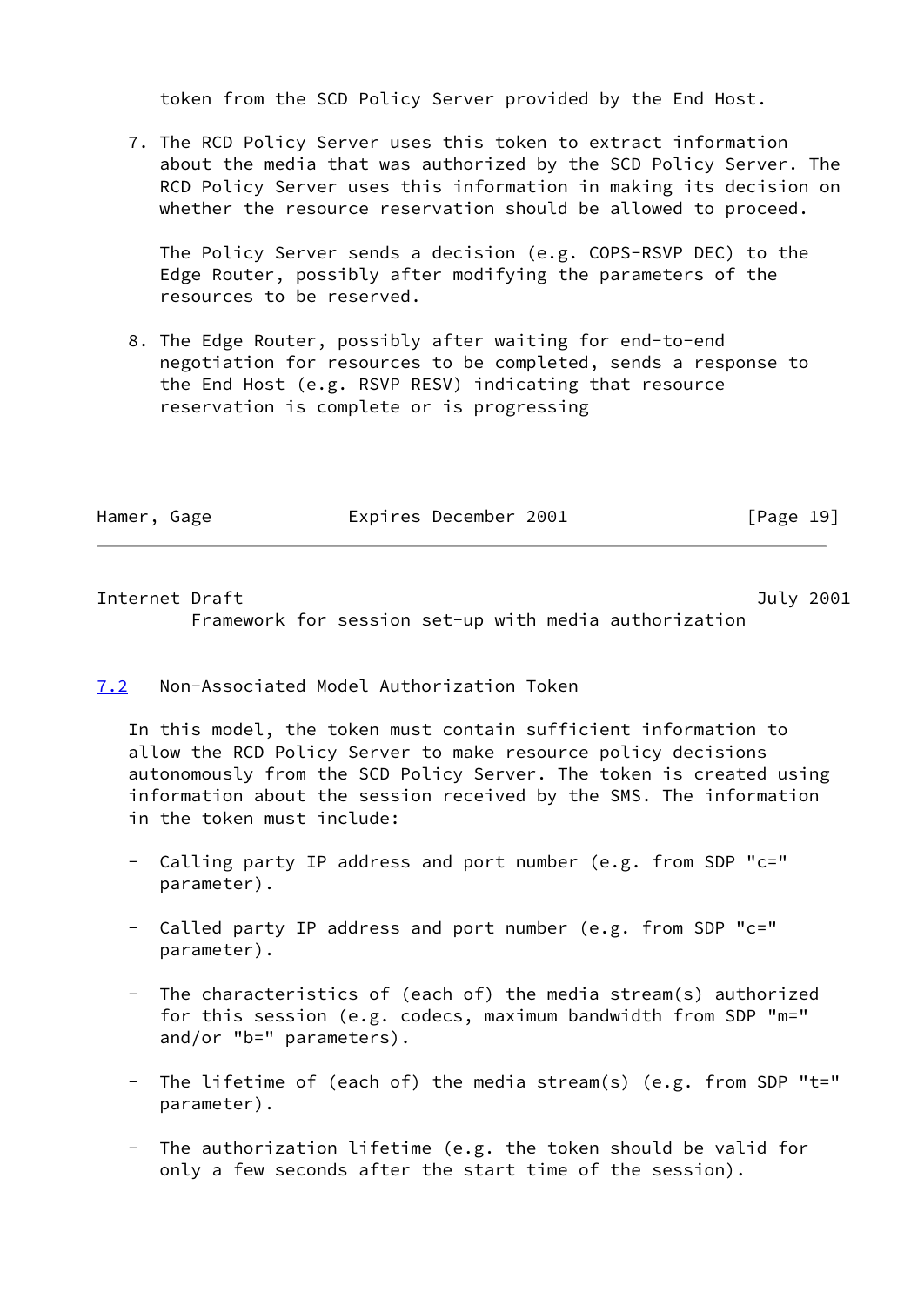- The identity of the authorizing entity to allow for validation of the token.
- An authentication signature used to prevent tampering with the token and to provide the credentials of the authorizing entity. This signature is calculated over all other fields of the token using an agreed mechanism. The RCD Policy Server must be able to verify the signature using credentials of the signer to confirm a trust relationship. The mechanism used by the RCD Policy Server is beyond the scope of this document.

The detailed semantics of the token are defined in  $[7]$  $[7]$ .

# <span id="page-23-0"></span>[7.3](#page-23-0) Non-Associated Model Protocol Impacts

 The use of a media authorization token in the Non-Associated Model requires the addition of new fields to several protocols:

Resource reservation protocol. A new protocol field or object must be added to the resource reservation protocol to transparently transport the token from the End Host to the Edge Router. The content and internal structure of this object should be opaque to the resource reservation protocol. For example, this is achieved in RSVP with the Policy Data object defined in  $[13]$  $[13]$ .

| Hamer, Gage | Expires December 2001 | [Page 20] |  |
|-------------|-----------------------|-----------|--|
|             |                       |           |  |

### <span id="page-23-1"></span>Internet Draft July 2001

Framework for session set-up with media authorization

- Policy management protocol. A new protocol field or object must be added to the policy management protocol to transport the token from the SCD Policy Server to the Session Management Server and from the Edge Router to the RCD Policy Server. The content and internal structure of this object must be specified so that the Policy Servers can distinguish between the elements of the token described in [Section 7.2](#page-22-0). For example, this is achieved in COPS-RSVP with the Policy Data object defined in  $[13]$  $[13]$ .
- Session management protocol. A new protocol field or object must be added to the session management protocol to transparently transport the media authorization token from the Session Management Server to the End Host. The content and internal structure of this object should be opaque to the session management protocol. For example, this is achieved in SIP with the proposed header extensions in  $[6]$ .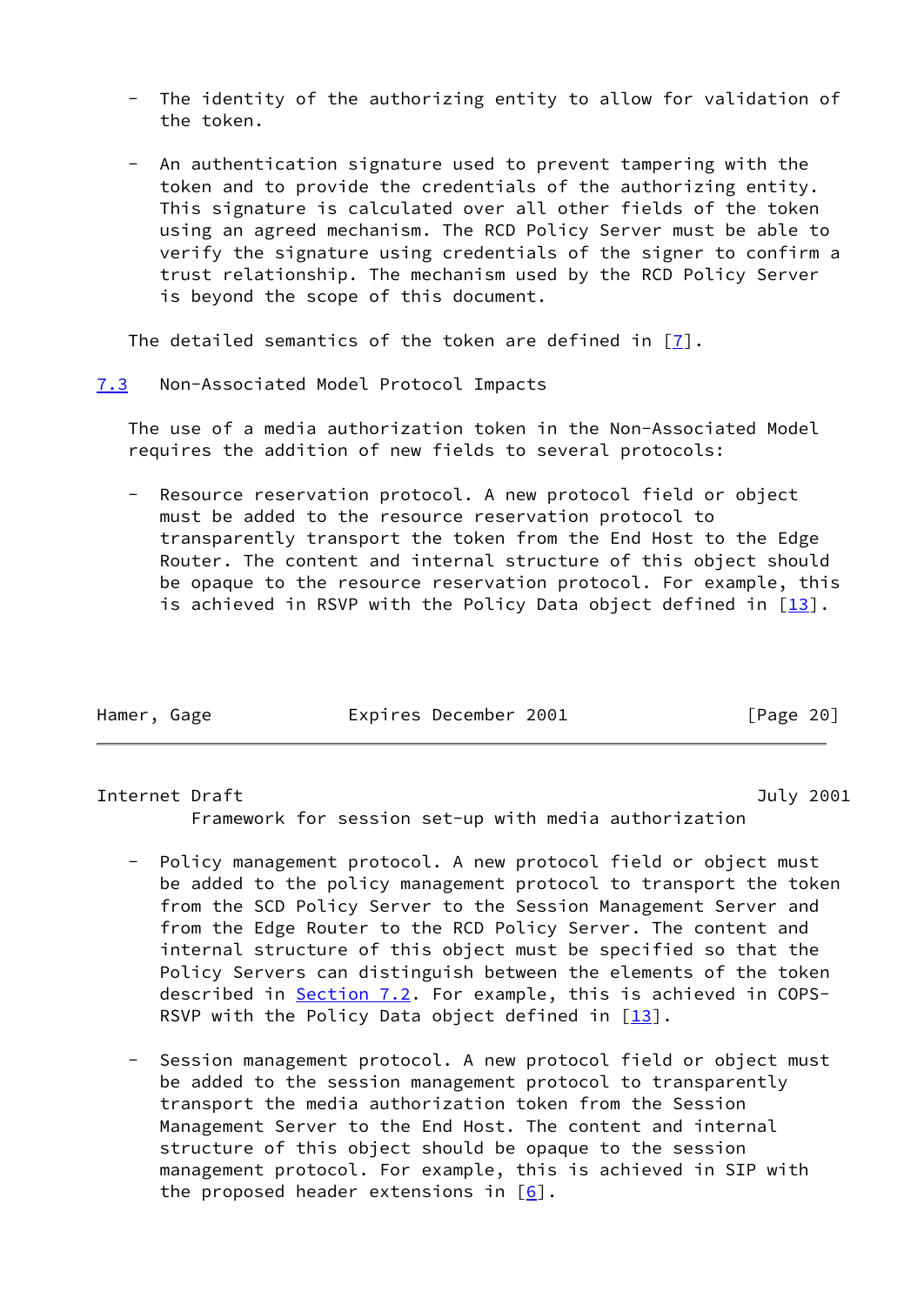# <span id="page-24-0"></span>[8](#page-24-0). Conclusions

 In this document we have defined three models for authorizing media during session establishment:

- The Coupled Model which assumes a priori knowledge of network topology and where pre-established trust relationships exist between network entities.
- The Associated Model where there are common or trusted policy servers but knowledge of the network topology is not known a priori.
- The Non-Associated Model where knowledge of the network topology is not known a priori, where there are different policy servers involved and where a trust relationship does not exist between the policy servers.

 The Associated Model is applicable to environments where the network elements involved in establishing a session have a pre-determined trust relationship but where their identities must be determined dynamically during session set up. The Non-Associated Model is applicable to environments where there is a complex network topology and/or where trust relationships between domains do not exist (e.g. when they are different business entities).

 In any given network, one or more of these models may be applicable. Indeed, the model to be used may be chosen dynamically during session establishment based on knowledge of the end points involved in the call. In all cases, however, there is no need for the End Host, the Edge Router or the Session Management Server to understand or interpret the authorization token - to them it is an opaque

| Hamer, Gage |  | Expires December 2001 |  | [Page 21] |  |
|-------------|--|-----------------------|--|-----------|--|
|-------------|--|-----------------------|--|-----------|--|

<span id="page-24-1"></span>Internet Draft **Internet Draft** And The Contract of the United States of the United States and Tuly 2001

Framework for session set-up with media authorization

 protocol element that is simply copied from one container protocol to another.

 Finally, the framework defined in this document is extensible to any kind of session management protocol coupled to any one of a number of resource reservation and/or policy management protocols.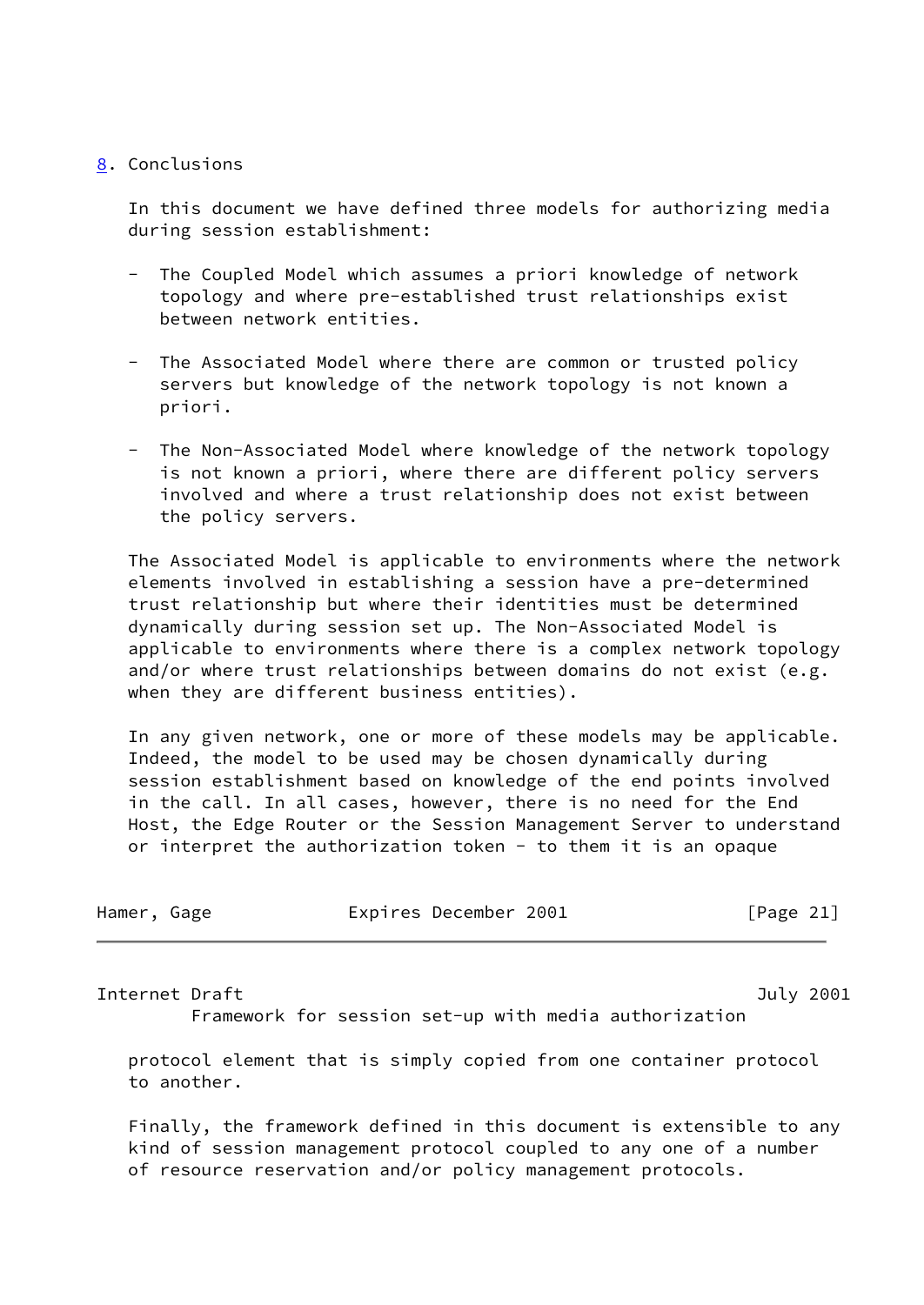# <span id="page-25-1"></span>[9](#page-25-1). Security Considerations

 The purpose of this draft is to describe a mechanism for media authorization to prevent theft of service. It does not cover other possible security breaches such as IP spoofing.

 This draft assumes that trust relationships exist between various network entities, as described in each of the models. The means for establishing these relationships are beyond the scope of this document.

 For the authorization token to be effective, its integrity must be guaranteed as it passes through untrusted network entities such as the End Host. This can be achieved by using digital signatures.

# References

- <span id="page-25-0"></span> [1] Bradner, S., "The Internet Standards Process -- Revision 3", [BCP 9](https://datatracker.ietf.org/doc/pdf/bcp9), [RFC 2026,](https://datatracker.ietf.org/doc/pdf/rfc2026) October 1996.
- <span id="page-25-4"></span>[2] J. Vollbrecht et al., "AAA Authorization Framework", [RFC 2904](https://datatracker.ietf.org/doc/pdf/rfc2904), August 2000
- <span id="page-25-8"></span>[3] C. de Laat et al., "Generic AAA Architecture", [RFC 2903,](https://datatracker.ietf.org/doc/pdf/rfc2903) August 2000
- <span id="page-25-7"></span>[4] S. Herzog et al., "COPS usage for RSVP", [RFC 2749](https://datatracker.ietf.org/doc/pdf/rfc2749), January 2000.
- <span id="page-25-3"></span>[5] W.Marshall et al. "Integration of Resource Management and SIP", Internet-Draft, [draft-ietf-sip-manyfolks-resource-01](https://datatracker.ietf.org/doc/pdf/draft-ietf-sip-manyfolks-resource-01), February 2001, Work in progress.
- <span id="page-25-5"></span> [6] W. Marshall et al., "SIP Extensions for Media Authorization", Internet-Draft, [draft-ietf-sip-call-auth-01.txt](https://datatracker.ietf.org/doc/pdf/draft-ietf-sip-call-auth-01.txt), February 2001, Work in progress.
- <span id="page-25-6"></span> [7] L. Hamer et al. "Session Authorization for RSVP", Internet Draft, [draft-ietf-rap-rsvp-authsession-00.txt](https://datatracker.ietf.org/doc/pdf/draft-ietf-rap-rsvp-authsession-00.txt), April2001, Work in progress.

Hamer, Gage **Expires December 2001** [Page 22]

<span id="page-25-2"></span>Internet Draft **Internet Draft** And The Contract of the United States of the United States and Tuly 2001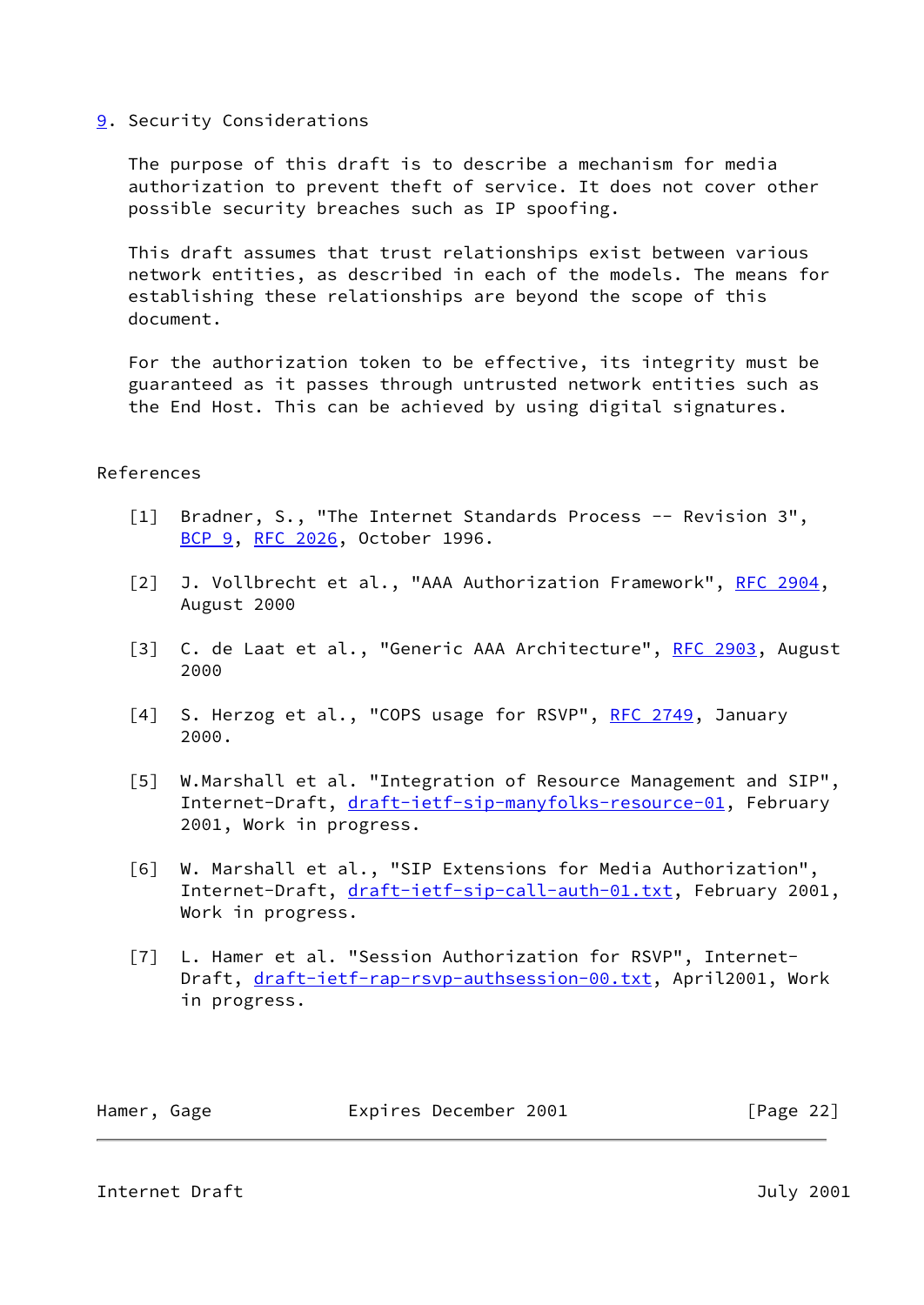Framework for session set-up with media authorization

- <span id="page-26-2"></span> [8] "PacketCable Dynamic Quality of Service Specification", CableLabs, December 1999. <http://www.packetcable.com/specs/pkt-sp-dqos-I01-991201.pdf>
- [9] M. Handley and V. Jacobson, "SDP: session description protocol," [RFC 2327](https://datatracker.ietf.org/doc/pdf/rfc2327), Apr.1998.
- <span id="page-26-0"></span>[10] Handley, Schulzrinne, Schooler & Rosenberg, Internet-Draft, "SIP: Session Initiation Protocol", [draft-ietf-sip-rfc2543bis-](https://datatracker.ietf.org/doc/pdf/draft-ietf-sip-rfc2543bis-03.txt) [03.txt](https://datatracker.ietf.org/doc/pdf/draft-ietf-sip-rfc2543bis-03.txt), May 2001, Work in progress.
- <span id="page-26-1"></span>[11] R. Braden et al., "Resource ReSerVation protocol (RSVP) --version 1 functional specification," [RFC 2205](https://datatracker.ietf.org/doc/pdf/rfc2205), Sept.1997.
- <span id="page-26-3"></span>[12] G. Gross et al., "COPS usage for SIP", Internet-Draft, [draft](https://datatracker.ietf.org/doc/pdf/draft-gross-cops-sip-01.txt) [gross-cops-sip-01.txt](https://datatracker.ietf.org/doc/pdf/draft-gross-cops-sip-01.txt), April 2001, Work in progress.
- <span id="page-26-4"></span>[13] Herzog, S., "RSVP Extensions for Policy Control", [RFC 2750,](https://datatracker.ietf.org/doc/pdf/rfc2750) January 2000.

Acknowledgments

 The authors would like to thank to following people for their useful comments and suggestions related to this draft: Doug Reeves, Sam Christie, Matt Broda, Brett Kosinski, Francois Audet, Bill Marshall, Kwok Chan and many others.

Authors' Addresses

 Louis-Nicolas Hamer Nortel Networks Ottawa, ON CANADA Email: nhamer@nortelnetworks.com

 Bill Gage Nortel Networks Ottawa, ON CANADA Email: gageb@nortelnetworks.com

Full Copyright Statement

 Copyright (C) The Internet Society (2001). All Rights Reserved. This document and translations of it may be copied and furnished to others, and derivative works that comment on or otherwise explain it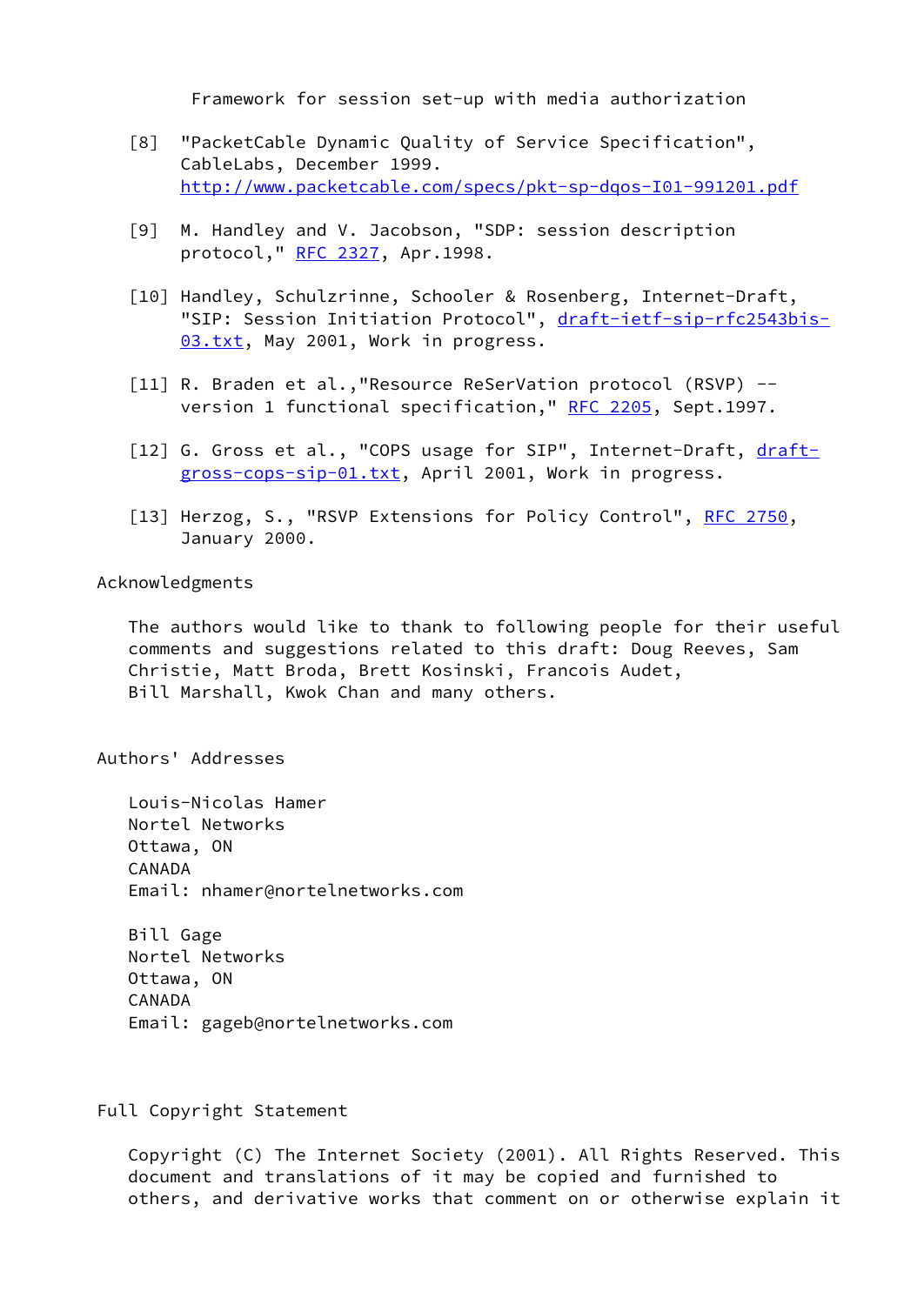or assist in its implementation may be prepared, copied, published and distributed, in whole or in part, without restriction of any

Hamer, Gage **Expires December 2001** [Page 23]

<span id="page-27-0"></span>Internet Draft **Internet Draft** July 2001

Framework for session set-up with media authorization

 kind, provided that the above copyright notice and this paragraph are included on all such copies and derivative works. However, this document itself may not be modified in any way, such as by removing the copyright notice or references to the Internet Society or other Internet organizations, except as needed for the purpose of developing Internet standards in which case the procedures for copyrights defined in the Internet Standards process must be followed, or as required to translate it into.

Expiration Date

This memo is filed as <[draft-ietf-rap-session-auth-01.txt>](https://datatracker.ietf.org/doc/pdf/draft-ietf-rap-session-auth-01.txt), and expires December 31, 2001.